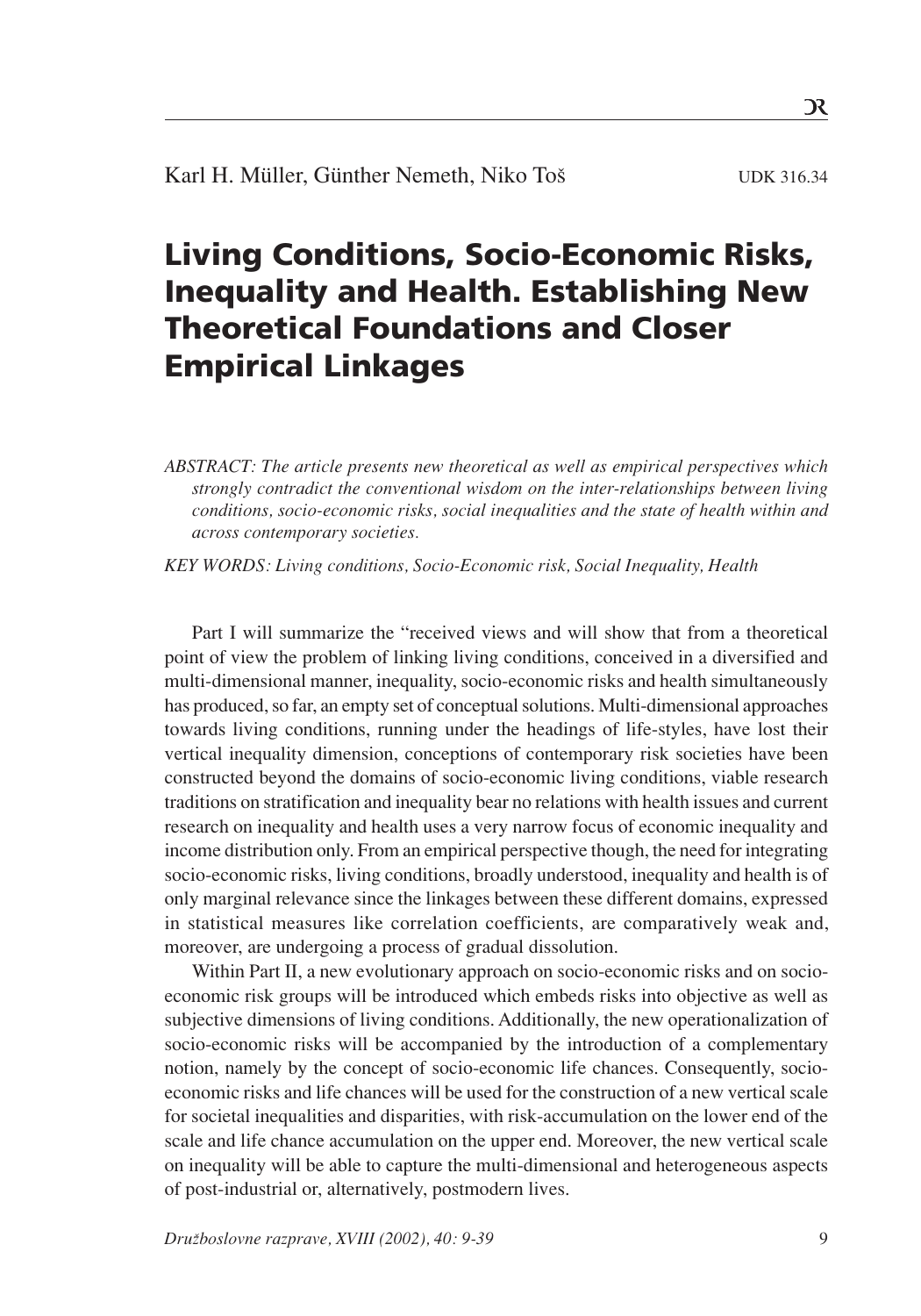In Part III, it will be demonstrated that the new vertical scale based on risks and chances fulfills the essential empirical requirements for a measure of social inequality. Using the EUROMODULE-data from five countries (Switzerland, Germany, Spain, Slovenia, Hungary), it will be shown that socio-economic risk accumulation is accompanied by low income and by low degrees of education and qualifications and affects a significantly higher proportion of women whereas, towards the upper end of the scale, accumulated life chances are strongly linked with high income, high qualifications and a significantly higher share of the male population.

Part IV will extend the new platform on socio-economic risk-analysis and inequality to the health domain. In doing so, it will generate surprisingly strong and powerful linkages between the position on the new inequality scale and overall life satisfaction, on the one hand, and the state of health on the other hand. More concretely, the new approach towards risks and inequality will provide substantially new empirical evidence on the direct impact of unequal socio-economic living conditions on overall life satisfaction, on the state of health in general and on ailments, mental health or sicknesses in particular.

Towards the end of the paper, a short note on the neuro-physiological basis for these new patterns will be provided which should give additional justification to the new evolutionary perspective on multi-dimensional living conditions, socio-economic risks, inequality formations and the state of health.

The article will start with a summary of guiding assumptions and empirical hypotheses which capture the essence of the available knowledge base in the interface domain of living conditions, socio-economic risks, inequalities and health. As often, niche-buildings, disciplinary boundary formations and gate-keepings within the social sciences, social psychology and medical research have created as a largely un-intended side-effect a practically empty set of theoretical answers for the important questions on the inter-relationships between living conditions, inequalities and health on the one hand as well as a powerful empirical justification on the irrelevance of establishing such an interface-platform on the other hand.

# **1. The Conventional Wisdom on Socio-Economic Risks, Inequalities, Multi-Dimensional Living Conditions and Health**

The conventional wisdom on the linkages between living conditions, inequality, risks and health can be captured in the following eight guiding assumptions, five of them theoretical, three empirical in content:

- First, multi-dimensional approaches on living conditions (see esp. Schulze 1992) have become, by and large, horizontally stratified, loosing their vertical dimensions in the course if widening the relevant socio-economic dimensions. Thus, current life-style frameworks, while focusing on a broad range of living conditions and socio-cultural practices, have become by and large unable to arrange the resulting life style formations into a vertical ordering.
- Second, with respect to Weberian or Neo-Weberian approaches (see e.g., Blau/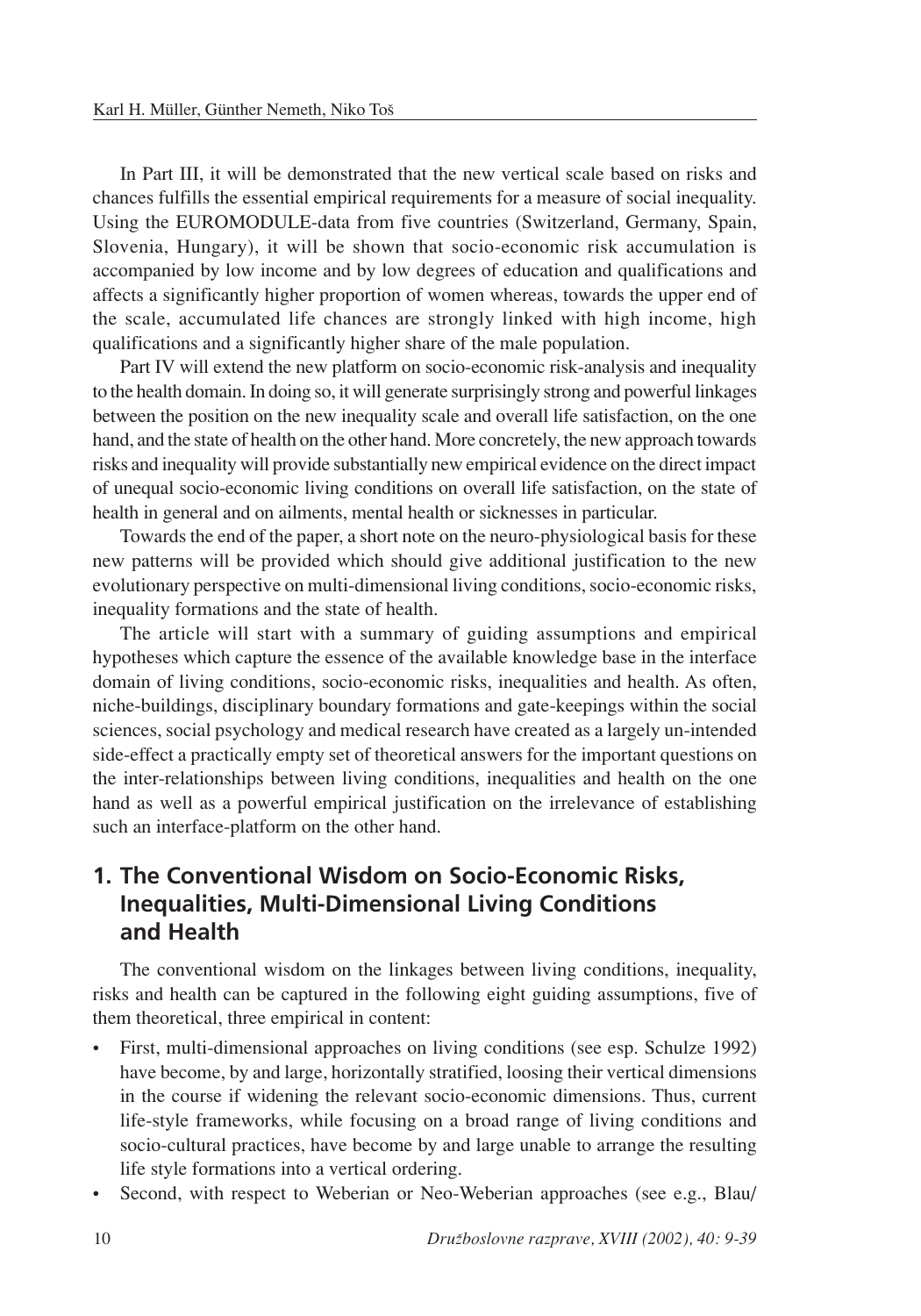Duncan 1967, Giddens 1973, Hodge 1981), the main emphasis on social inequality goes hand in hand with substantial restrictions on the admissible set of socioeconomic resources and living conditions. In sum, the actual space utilized for the Weberian status groups is only covering a small domain of the much broader range of post-industrial lives (Hage/Powers 1992).

- Third, current class-approaches with multi-dimensional scope and vertical stratification, especially the frameworks by Pierre Bourdieu (1982/1985) or Eric Olin Wright (1997), exhibit significant shortcomings to incorporate the domains of socioeconomic risks and health conditions and are in all probability ill-suited to be able to integrate these field into their research program.
- Fourth, the concept of risks and risk-societies has been developed, especially within the German sociological tradition, in a highly specialized manner, restricting the notion of risks to contemporary technological advances within a post-industrial societal development stage (Beck 1986) or to decisions under conditions of uncertainty and accountability (Luhmann 1991). Thus, within current societal risk-research, no pattern between risk-societies and social inequalities or health has been established.
- Fifth, recent advances in linking health with socio-economic conditions (especially Wilkinson 1996), have been concentrated on a small set of economic variables only and have, thus, neglected the multi-dimensionality of contemporary living conditions. Besides, the wide arena of socio-economic risks, apart from monetary risks, has not been incorporated within the fifth theoretical tradition.

In effect, a trade-off has been produced between a new emphasis on postmodern living conditions and a new wave towards individualization on the one hand and vertical stratification on the other hand. Interestingly though, this trade-off can be substantially reduced in its cognitive impact since three essential empirical findings have been identified on the relatively weak or marginal linkages between multi-dimensional living conditions, socio-economic risks, inequality and health.

- Sixth, the linkages and correlations between essential dimensions of living conditions, traditionally associated with social inequality like qualifications or income, and subjective general performance assessments like overall life satisfaction turn out to be significant, though rather weak.<sup>1</sup>
- Seventh, significant, but moderate and weak linkages only can be identified between the key indicators of vertical inequality like income and education with the general state of health.
- Eighth, for highly advanced societies the links between core-inequality indicators like income or education with subjective self-assessments are considerably weaker than in the transformation societies of Central and Eastern Europe or for advancing societies in general. Similarly for the health domain, the correlations between inequality indicators and health become weaker still in the case of highly advanced nations.

Thus, the course of modernization or post-modernization produces apparently a pattern of growing independence between overall self-assessments, health and the cognitiveemotional organization of actors on the one hand and their socio-economic resources and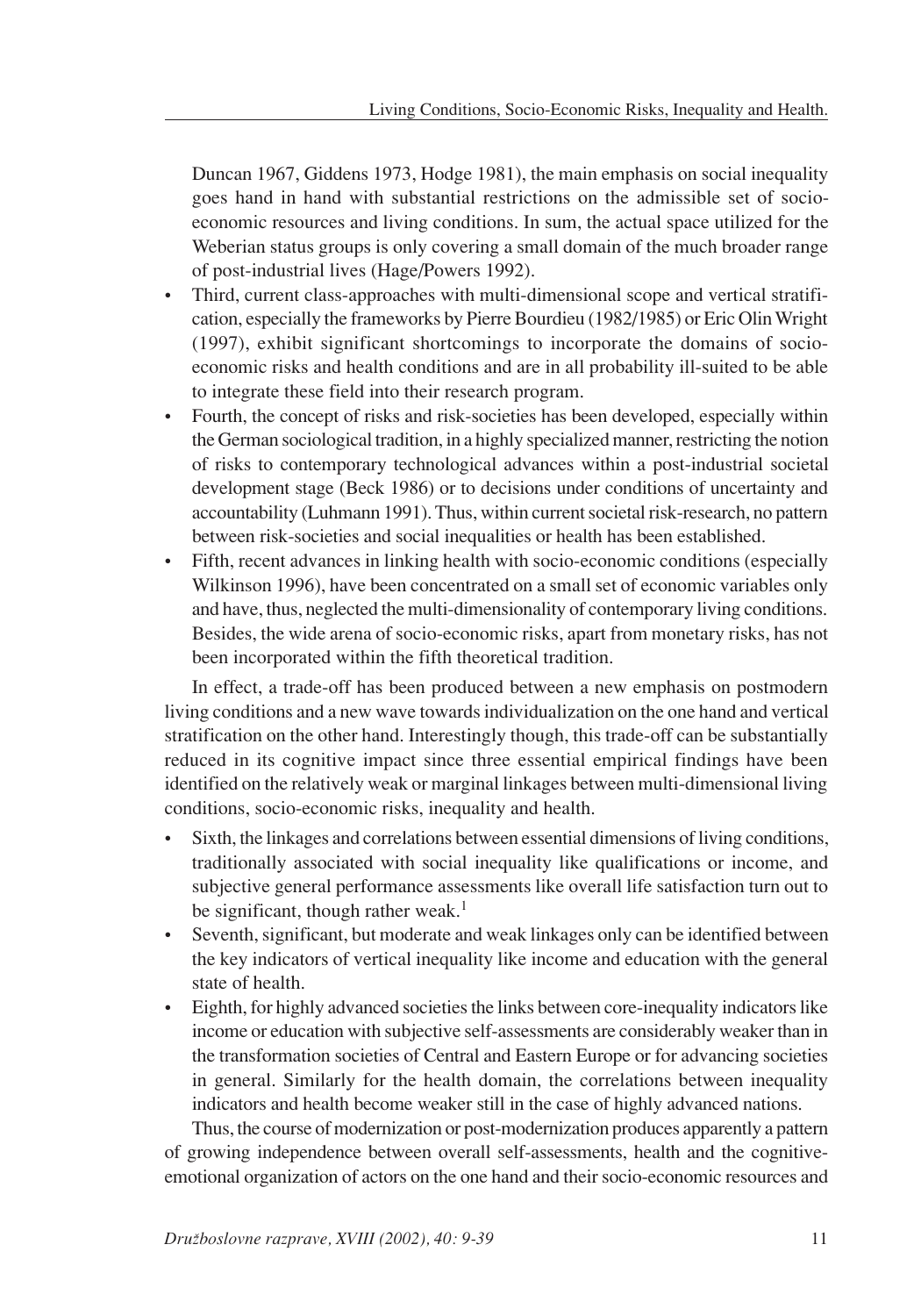living conditions on the other hand. Within the first section, these eight guiding assumptions will be discussed in greater detail and with the help of empirical data as well.

## **1.1 The Failures of Incorporating Inequality and Risks into Multi-Dimensional Approaches of Living Conditions**

The first path within the current theory space along the dimensions of multidimensional living conditions, risks, inequality and health starts with a broad view on living conditions, synthesizes and clusters these multiple dimensions into different "life styles" and looses in the course of clustering the vertical dimensions of inequality or socio-economic risks for that matter.

The subsequent discussion will have its focus mainly on Gerhard Schulze's book on "Erlebnisgesellschaft" (1992). Here, a representative sample of roughly 1000 persons from the city of Nuremberg has been selected and a large number of questions on cultural practices or on daily routines of information gathering have been asked. In the theoretical core of Schulze`s work lies a universal social grammar (Ibid 243pp.) which, at least according to Schulze, is capable to detect and identify hidden homologies between inhomogeneous and seemingly contradictory or incoherent domains. At various places, Schulze speaks of a latent pattern which connects diverse surface appearances or of a universal pattern in the relation between actors and their environment or worlds (Schulze 1992:36).

Essentially, Schulze uses age and education as the basic socio-demographic dimensions in order to differentiate between five different milieus or lifestyles, namely between an entertainment-milieu (age low, education low), a harmonious milieu (age high, education low), a self-realization-milieu (age low, education high), an integrative milieu (age high, education medium) and a distinctive high-level milieu (age high, education high). Each of these five milieus is characterized by specific recombinations between dominant forms of style which are summarized under the headings of high culture, trivial culture or excitement/event culture.

Within the present context, the most important critical finding lies in the fact that the new life-style typologies which have been able to integrate large proportions of everyday routines and cultural practices, widely conceived, have lost the vertical dimension of inequalities almost completely. While these five life-styles can be arranged within a two-dimensional field, consisting of degrees of education on the one hand and age on the other hand, vertical distances and vertical inequalities have been largely reduced and replaced by horizontal disparities of self-contained clusters of socio-cultural practices. Additionally, classical problems of upward and downward mobility are substituted by new rites of passage, with age being a key determinant to change from one lifestyle-cluster to the next. Furthermore, problems of inter-generational inequality and mobility seem to have been reduced to marginal issues since the universal grammar sub specie Schulze reproduces these different clusters in the way it is supposed to reproduce them, namely universally. Finally, the potential space for socio-economic policies has been greatly reduced, too, since these self-sufficient clusters do not lend themselves easily to intervention or compensation.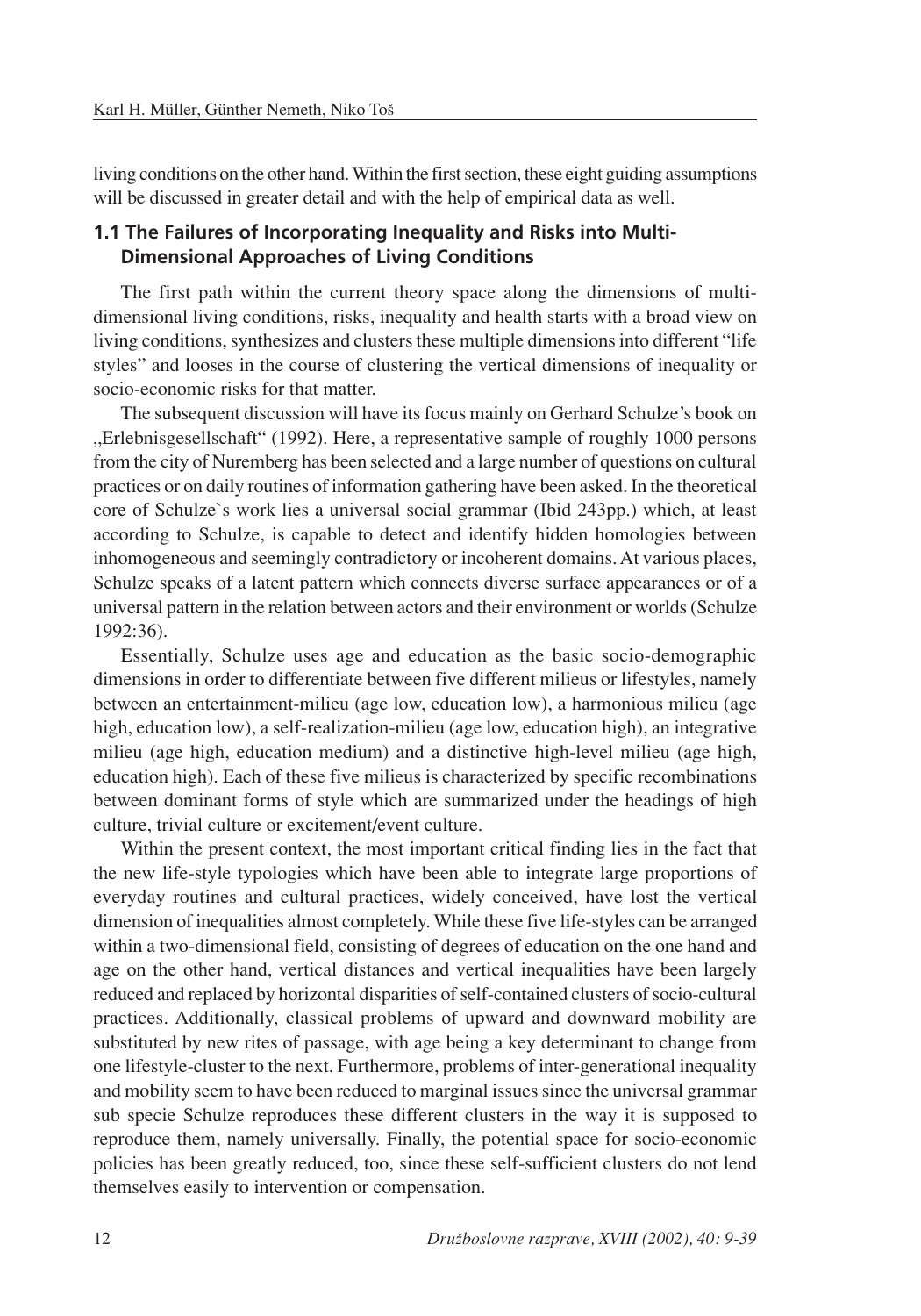Apparently, Schulze's analysis and many other life-style studies<sup>2</sup> are subject to a critical trade-off which can be summarized in the following manner. Relying on a a small number of objective inequality indicators like income, education or status looses its linkages with overall self-assessments rapidly since many aspects and dimensions of cultural and everyday practices have not been included. Taking the diversified set of habits and routines in areas like information, housing, arts and culture, media or fashion into account, the resulting life styles have lost their connections with vertical dimensions and inequalities almost completely.

### **1.2 The Failures of Incorporating Risks and Health into Multi-Dimensional Approaches of Status-Groups**

Second, within Weberian or Neo-Weberian approaches<sup>3</sup>, two clearly vertical stratification perspectives are opened up by distinguishing, on the one hand, classes and the economic order from status groups and the world of the social order. Classes are defined on the basis of the position and of the interests within capitalist markets which determine, to use a central Weberian term, the life-chances of large groups of individuals. Statusgroups, on the other hand, are conceptualized as specific communities, sometimes of an amorphous kind, where the distinctive elements are determined on the basis of a specific social estimation of honor and on particular life-styles which have has become another core Weberian notion. Classes and status groups, the economic and the social order, are performing, according to Max Weber, any type of societal dance, sometimes very intimately linked, probably more often than not, opposed to each other and at times in aggressive disharmony.

While the conceptual differentiation within Weber's own work still can be considered as remarkably complex and multi-dimensional, the subsequent empirical research trajectories along Weberian lines suffer from the peculiar fact of being too highly reduced in their conceptual complexities. The wide design spaces for Weberian classes and status groups have been severely under-utilized so far since the index constructions leading to status scales are either based on occupational ratings or on small sub-sets of a considerably wider group of socio-economic indicators on living conditions or life-styles.

Thus, the Weberian and Post-Weberian traditions have retained their emphasis on vertical stratification, but apparently at the expense of restricting the multi-dimensionality of life styles and the social order to a small number of key variables only. Consequently, the available Weberian or Post-Weberian platforms simply have become too narrow for linking them with additional notions like risks and health-conditions. This situation is unfortunate since it would have been relatively easy to introduce risks within the context of life chances and of exclusion processes. Nevertheless, it would become far too risky to base socio-economic risks on a small number of empirical key variables only.

### **1.3 The Failures of Incorporating Risks and Health into Multi-Dimensional Approaches of Class-Analysis**

The third integration attempt starts with current frameworks on class formation and vertical stratification and tries to integrate multi-dimensional living conditions within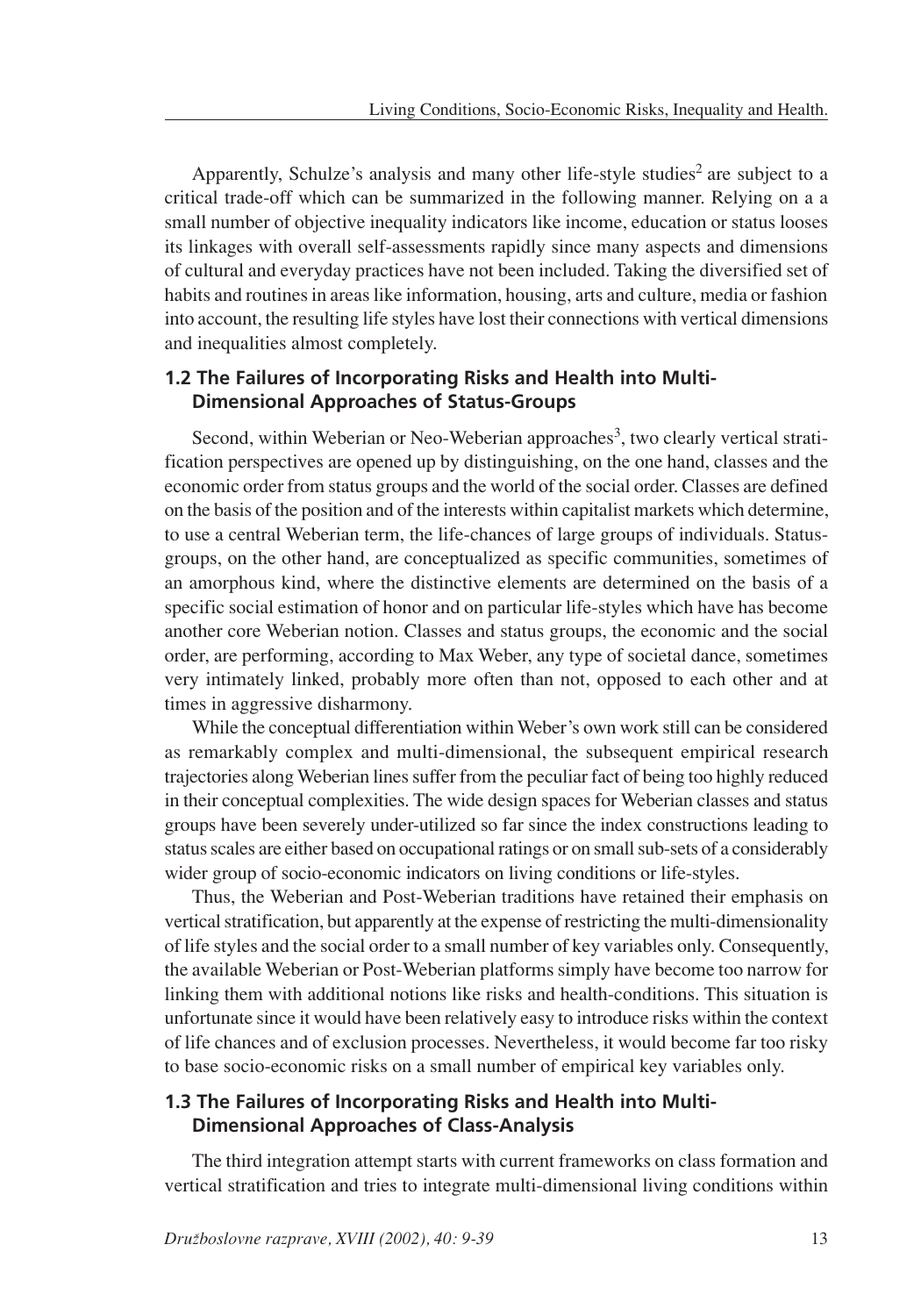its overall framework. However, the traditional or post-traditional perspectives in this domain (for a most comprehensive summary, see Grusky 1994) share a fundamental shortcoming due to the clearly under-complex conceptual frameworks for reducing the complexities of current living conditions.4 Basically, three types of arguments can be put forward to support the assessment of a failure strategy.

Referring to contemporary class-analyses as advanced by Pierre Bourdieu (1982, 1985) or by Eric Olin Wright (1997), the main argument rests basically on too little diversity in the underlying class-concepts, including Bourdieu's habitus formations. In essence, two main-dimensions in the case of Wright (relations to means of production (including power relations) and qualifications (expert/skilled/non-skilled)) or the three Bourdieu dimensions with economic, social and cultural capital do not reach the requisite dimensional variety necessary for mastering the highly heterogeneous life-courses of individuals or households. Taking, for example, Ulrich Beck's phenomenology of lifestyles and life-courses within his framework of contemporary risk-societies seriously5, one needs highly diversified multi-dimensional instruments in order to be able to identify vertical differences and social inequalities between individuals or households across different regions, age groups, gender-groups and the like. This argument of an undercritical conceptual core can be put in the format of a *reductio ad absurdum* .

Suppose there is the desired Bourdieu/Wright reference set of few class variables, taken from relations of productions (Wright) or from a more diversified three-dimensional capital space (Bourdieu), then this reference set has to be classified as exogenous in a very strong sense, being capable to explain empirical processes of attitude formations or living conditions – and being itself unexplainable by any of these factors. The reference set must act or function as a singular generator and effector for the empirically accessible diversity of life styles and attitudes. The main problem for such a restricted variable set arises from the multiplicity of different domains with different velocities in their adjustment processes and pattern formations. The realm of living conditions, political attitudes or civil practices is characterized by a high heterogeneity from very rapid to extremely slow process velocities so that any small set of key determinants or core factors is confronted with an insurmountable problem, namely with the lack of "requisite variety" (W. Ross Ashby) in the underlying conceptual apparatus. The small set of exogeneous key factors lacks, by necessity, a sufficient amount of requisite variety in order to accommodate for the extremely wide and diversified range of process velocities and pattern formations which have become characteristic for contemporary societies. In other words, an instrument capable of explaining very heterogeneous domains alike must be itself very heterogeneous and diversified, too. Thus, any small set of key factors cannot achieve the necessary requisite variety and cannot cope, thus, with the heterogeneity of living conditions, life courses or attitude changes.

Due to the under-critical conceptual apparatus, multi-dimensional living conditions would have to be included into a class-analysis framework as additional components. However, such a strategy runs counter to the conceptual core of class-analysis, especially in the case of Pierre Bourdieu. But for Eric Olin Wright too, the problem of integrating living conditions into class analysis means for him to study the effects of class formations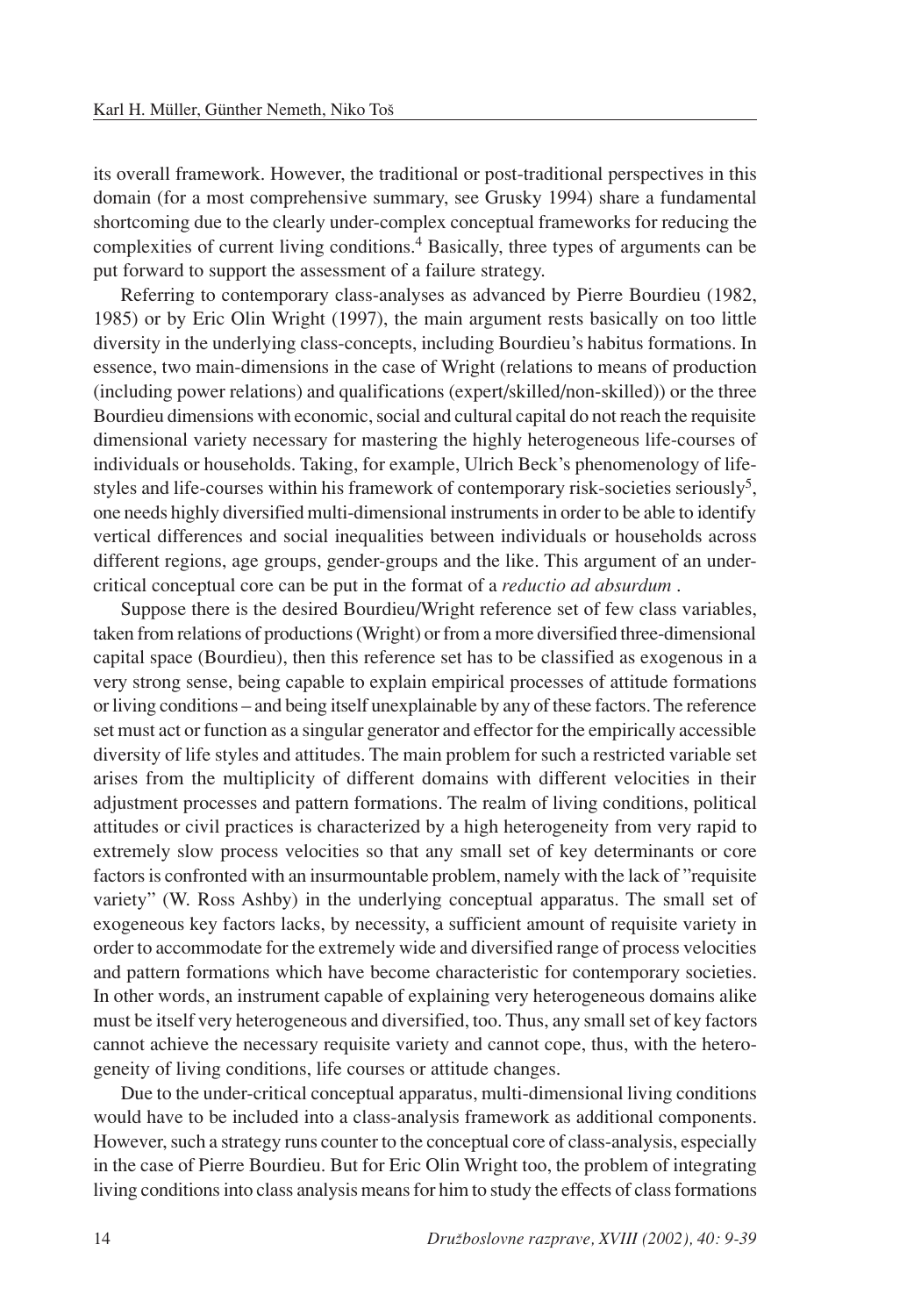on living conditions in a peculiar way for which Wright uses a seemingly compelling analogy from medical research.

Class analysis is based on the conviction that class is a pervasive social cause and thus it is worth exploring its ramifications for many social phenomena ... Understood in this way, class analysis is what might be called an 'independent variable' specialty. It is a discipline like endocrinology in medicine. If you are an endocrinologist you are allowed to study a vast array of problems – sexuality, personality, growth, disease processes, etc. – in addition to the internal functioning of the endocrine system ... Endocrinology is monogamous in its explanatory variable – the hormone system – but promiscuous in its dependent variables. (Wright 1997:1)

Though considerably weaker, this version has the distinctive disadvantage that a large amount of "independent variable specialties" are available, in principle. Take age groups, cohorts, gender, regional differentiations or life-styles, to mention just a few, then one could justify their relevance for socio-economic analysis in Wright's own terms, namely "that age (cohort, gender, life style, region) is a pervasive social cause and thus it is worth exploring its ramifications for many social phenomena." In the end, the socio-economic endocrine system turns out to be itself highly "promiscuous".

To conclude, the two most advanced class approaches by Pierre Bourdieu and Erik Olin Wright are by their very structural organization unable to integrate multidimensional aspects of current living conditions, including, above all, the aspects of attitudes and self-assessments. Thus, it would be ill-founded to link socio- economic risks with second-best approaches.

### **1.4 The Failures of Integrating Inequality and Multi-Dimensional Living Conditions into Frameworks of Societal Risks**

As a fourth trajectory in theory space, the two most prominent sociological perspectives on risk and risk formations<sup>6</sup> in contemporary societies have been presented within a relatively short period during the late 1980ies, namely in Ulrich Beck's "Risikogesellschaft" (Beck 1986) and in Niklas Luhmann's views, culminating in a book on risk five years later (Luhmann 1991).7 In his national Post-Chernobyl bestseller, Ulrich Beck uses the pattern of a phase transition between two stages in modernity as a general platform in which the notion of risks receives its proper attention. The initial stage is characterized, not surprisingly, as industrial or traditional capitalism. Driven by inner or endogeneous necessities, industrial capitalism is superseded, however, by a new phase which has been labeled as risk society. Put briefly, risk societies have become the current stage in the capitalist evolution and a generalized logic of risk-production, in contrast to the logic of wealth production of the industrial phase, stands at its center. But despite a phase transition towards risk societies, socio-economic risks and inequalities have not found their way into Beck's framework. Rather, for Beck the question of social inequality seems to undergo a transformation itself, namely a secular change from vertical to horizontal forms. At various points, Beck gives the impression that social inequalities belong basically to the domain in which they originated in the first place, namely to the phase of industrial capitalism. Thus, combining Beck's framework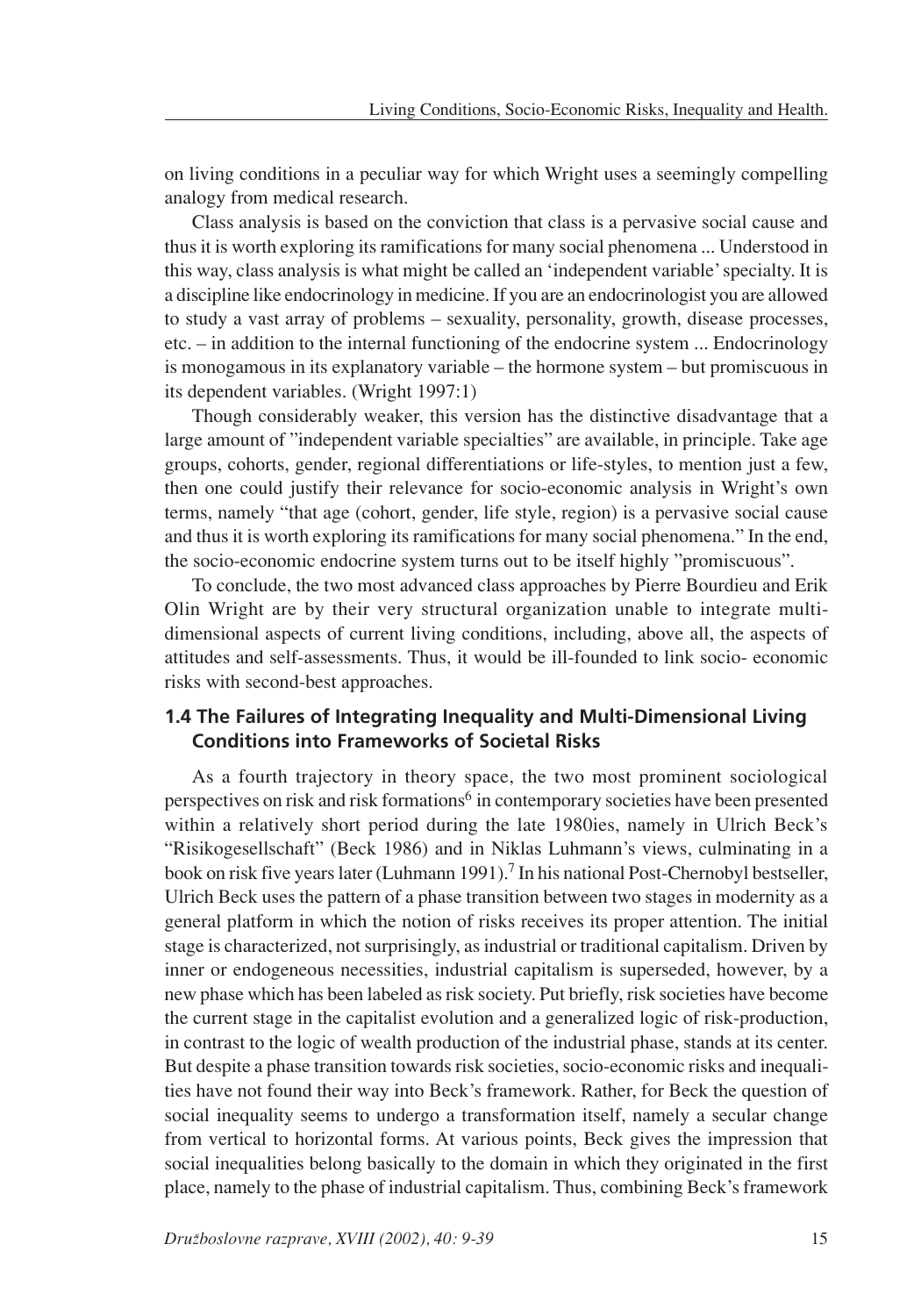with vertical social inequality runs the serious risk of contradicting the main structure of his transformation argument.

Niklas Luhmann, on the other hand, stresses the formation of risk production within the context of highly differentiated and highly complex social systems. In order to comprehend the bottom line of the argument, it is important to emphasize that Niklas Luhmann distinguishes, on the one hand, risks from dangers and, on the other hand, risks from damages or accidents. For Luhmann, risks are always conceived as ex ante and under the auspices of accountability whereas dangers like a potential earthquake, while likewise ex ante, are introduced under the conditions of non-accountability. Damages and accidents, on the other hand, are always occurrences ex post and can be viewed either as  $accountable - the effects of an actual high-technology accident - or as non-accountable$ like in the case of the impact of an actual earth-quake. Another important distinction for Luhmann lies in the differentiation between risk-actions and risk-systems. The latter are to be considered as any organized societal ensemble, ranging from marriages up to very large scale transnational enterprises. Due to the increasingly internal as well as external complexities, decisions within large scale risk systems have to be undertaken in view of growing uncertainties and in view of non zero probabilities for massive failures or large-scale accidents. Niklas Luhmann goes on to provide a fascina-ting array of examples which demonstrate various strategies of risk aversion or, above all, risk transfer from the inner side of complex risk-systems into their environment. Despite several illuminating insights, the overall framework is too weak a foundation for being able to incorporate social inequalities into its research agenda. Core domains of socio-economic risks like poor qualifications, hazardous working conditions or weak coping capabilities cannot enter into Luhmann's decision-based framework which, like Beck's approach, does not lead even near the domains of social inequality.

### **1.5 The Failures of Incorporating Risks and Multi-Dimensional Living Conditions into Analyses of Inequality and Health**

As a fifth major theoretical integration failure, current approaches linking, health with social inequality suffer from the fact that they are centered on a small segment of available living conditions only, namely on income, financial poverty and income distribution. Highlighted, above all, by Richard Wilkinson's "Unhealthy Societies" (1996), a set of compelling arguments has been established on the close and direct linkages between income inequalities and the state of health.<sup>8</sup>

First, Wilkinson was able to stress the importance of the shape of income distribution as the key economic factor for the overall state of health. As an essential consequence for social and health policies, Wilkinson demonstrates convincingly that improving the absolute levels of income or living standards plays a clearly secondary or marginal role when compared to changes in the income distribution towards a more egalitarian shape. Second, in his book Wilkinson was able to show *(Ibid.*,  $113 - 172$ ) how a wide class of ailments, sicknesses or mental disorders is relatively closely linked with a more general phenomenon which has been characterized by him as social cohesion. Once again, social cohesion varies significantly with different shapes of the income distribution,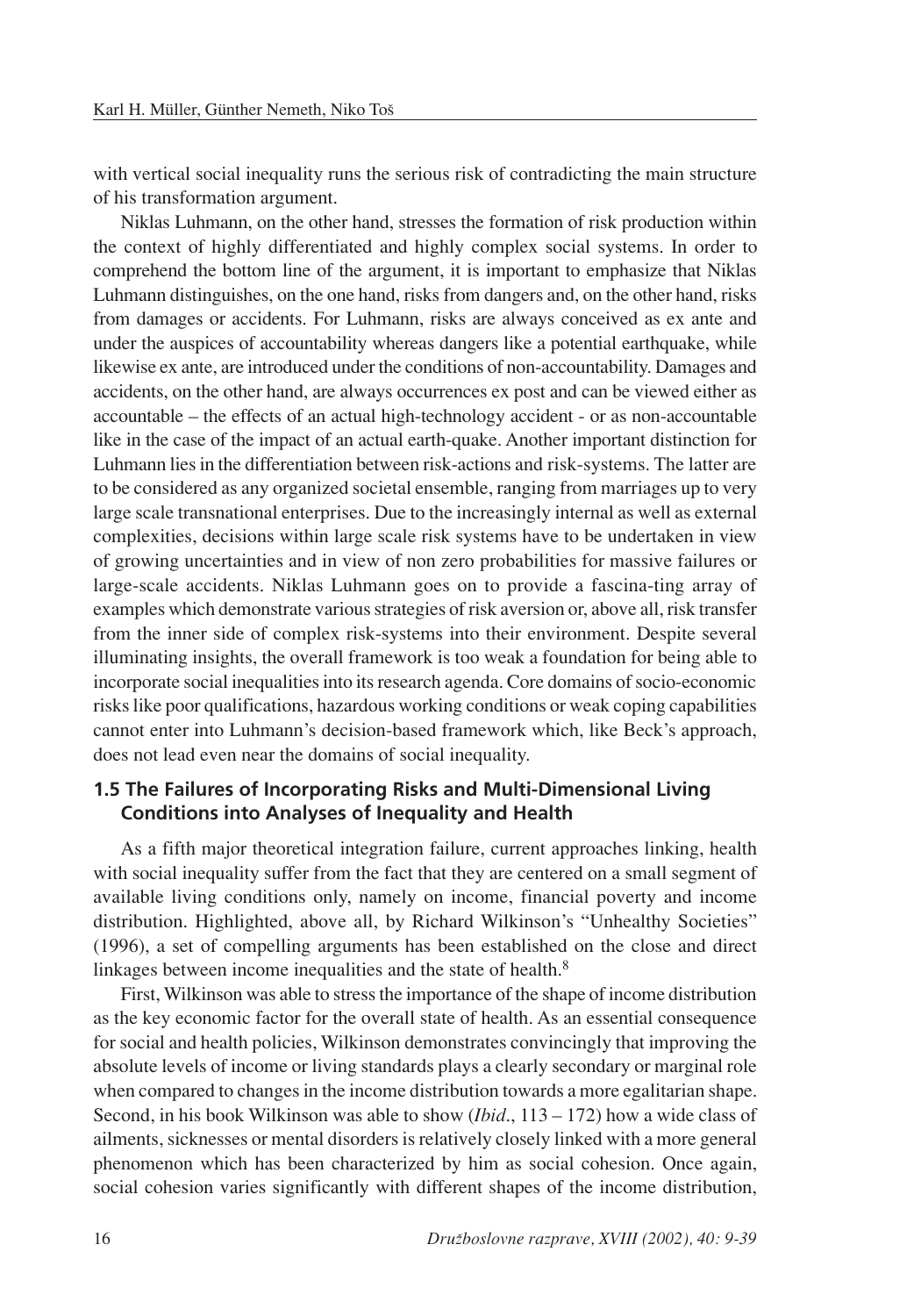being high for egalitarian societies and low for very unequal societal formations.

Third, Wilkinson produces a substantial amount of cross-country evidence on the heterogeneity and of the high variety in national mortality rates as well as on their links with socio-economic positions. France, for example, exhibits large inequalities in alcoholrelated causes of death but shows relatively insignificant linkages between socioeconomic positions and death from heart diseases. Sweden and England, on the other hand, exemplify relatively small connections between socioeconomic strata and cancer mortality but strong links between death from heart diseases and low socio-economic positions. Adding the example of death from violence with a strong socioeconomic component in the United States it becomes relatively easy to generalize that both mortality and morbidity rates across various regions or nations are dependent to a significant extent to particular life-styles within these regions and nations.

Fourth, Wilkinson puts forward a powerful conjecture on a new globalization pattern whereby local, regional or national socio-economic groups across the world at the upper end of the socioeconomic scale become increasingly homogeneous whereas the local, regional or national sections of society at the lower side of the vertical scale are subject to particular spatial clusters of morbidity and mortality.

The way of life of the upper socioeconomic groups in each country is more internationalized and so more homogeneous across countries. In contrast, lower socioeconomic groups are perhaps more likely to show the cultural characteristics particular to each country. (Wilkinson 1996:153)

Impressive as it stands, Wilkinson's book fails, however, to integrate a wider class of living conditions, both of the economic and, above all, of the social variety. While Wilkinson has put a renewed emphasis on the close linkages between income, income distribution and health-issues, he fails to create a sufficiently wider socioeconomic framework which would account for essential living conditions outside the narrow confines of incomes or income distributions.

# **1.6 The Weak Links between Subjective General Self-assessments and Objective Dimensions of Social Inequality**

With the present section, a shift from theoretical frameworks to empirical results has been undertaken. Within this paper, a large comparative data-set has been used and analyzed which has been compiled under the auspices of Wolfgang Zapf at the Science Center Berlin and which, under the heading of EUROMODULE<sup>9</sup>, provides a comprehensive picture of living conditions both in their objective as well as in their subjective dimensions in five countries, namely in Switzerland, Germany, Spain, Slovenia and Hungary.<sup>10</sup>

From Diagram 1, two general conclusions can be drawn.

First, general self-assessments like overall life-satisfaction are significantly, though relatively weakly linked with a core class of socio-economic indicators which reflect, on the one hand, essential attributes of actors and are strongly associated, on the other hand, with social inequality. Thus, the degree of education as well as the total household income have been selected from the data-set and a correlation analysis has been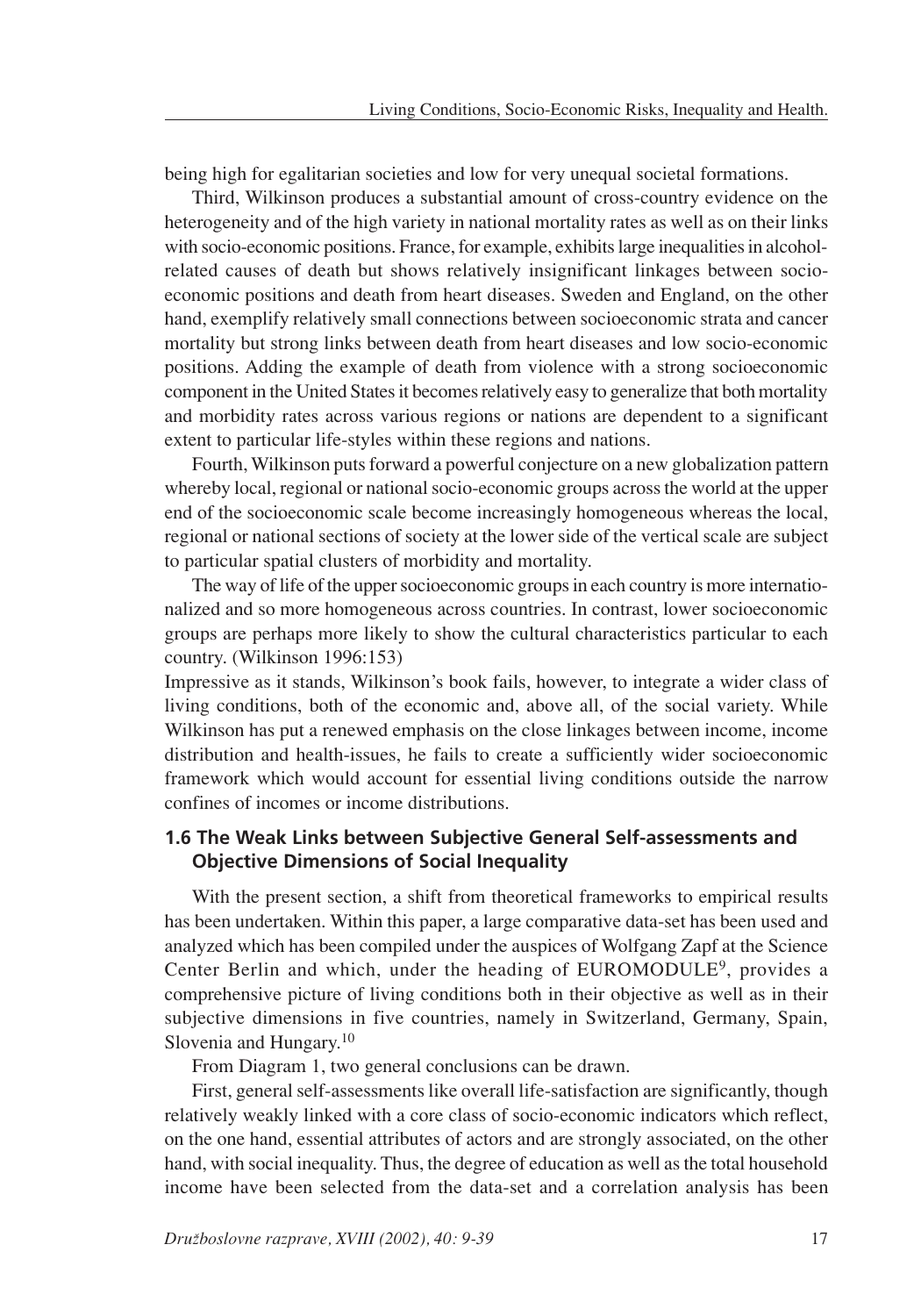performed with overall-life-satisfaction. In Diagram 1, one clearly recognizes that these correlations are situated in the range between zero and 0.3 and are to be qualified in most instances as significant, though rather weak or of medium significance only.



**Diagram 1: The Weak Correlation between Income and Education with Life Satisfaction and Health**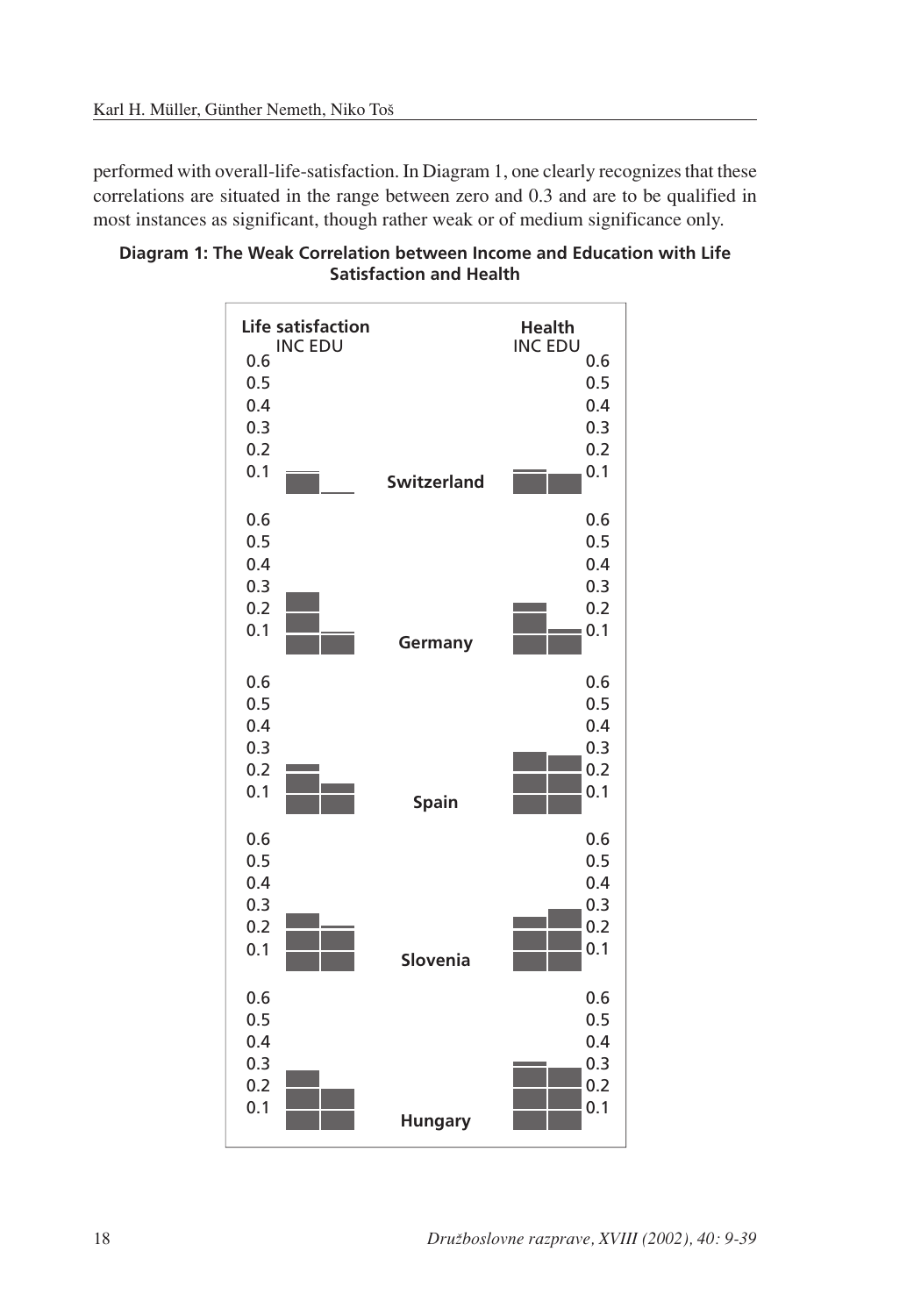

#### **Diagram 2: The Strong Correlations between Different Forms of Overall Self-Assessments and the Relatively Weak Correlations between Overall and Specific Evaluation Domains**

Second, household income and qualifications differ rather substantially with respect to their correlation patterns with overall life satisfaction since in all instances one can observe higher degrees of correlation between household income and life satisfaction than between educational degrees and life satisfaction.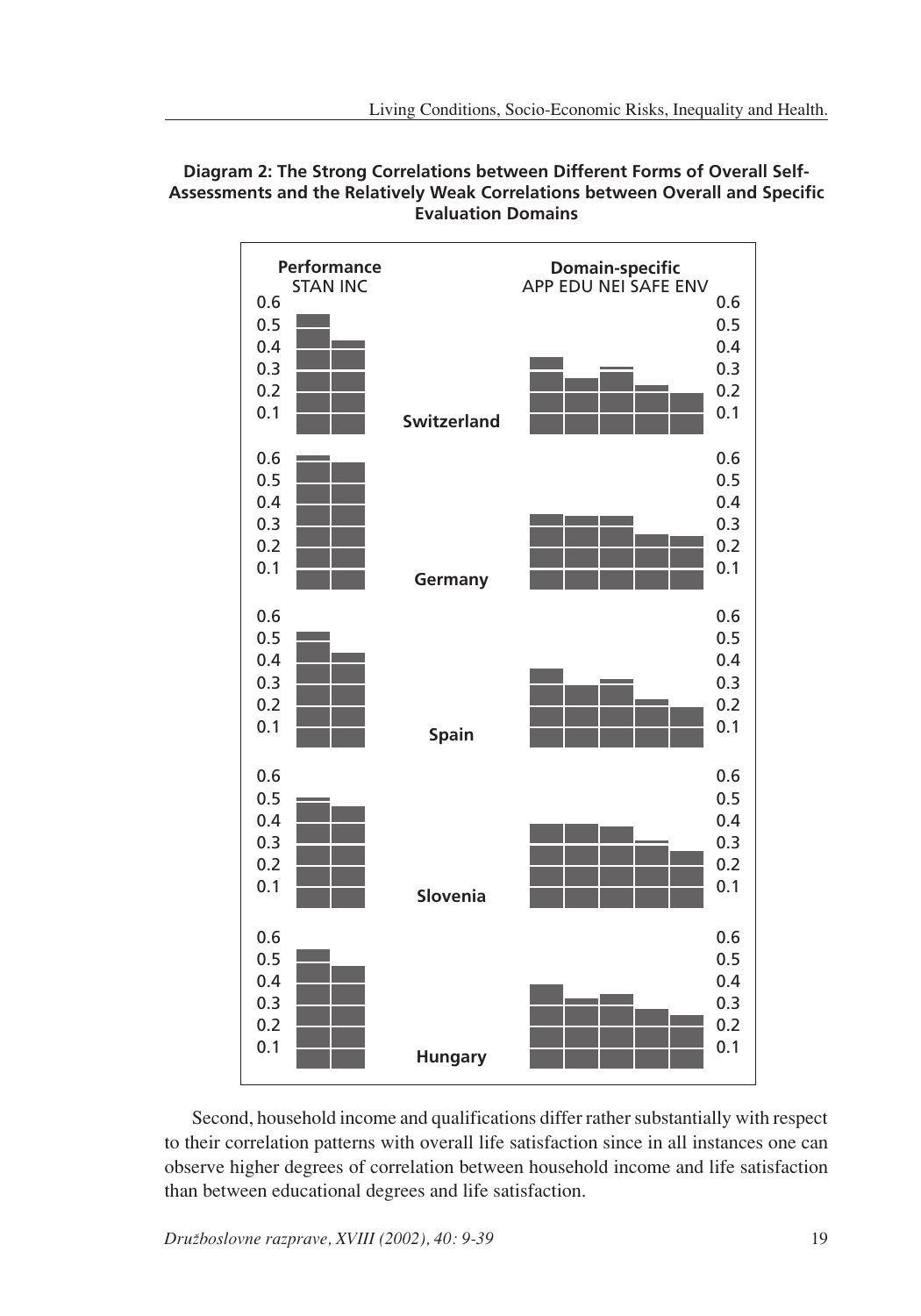#### **1.7 The Weak Links between Social Inequality and Health**

Similarly, the links between the main inequality indicators like income or education with the general state of health can be assumed to be rather weak only. The right hand side of Diagram 1 captures the relevant empirical evidence and strongly supports the seventh guiding hypothesis, presented at the outset of the article. Looking at all five countries within the EURO-MODULE set, one detects a slightly more heterogeneous picture since one does not observe the same uniform rank-ordering across all countries between income and health on the one hand and educational degrees and health on the other hand. In one country (Slovenia), the educational degree is higher correlated with health than the income-health linkage whereas in the other four countries the same type of rank ordering persists that has been already found in the case of overall life satisfaction.

### **1.8 The Weakening Patterns between Societal Developmental Levels, Social Inequality and Overall Life Satisfaction**

In contrast to the weak linkages between general subjective assessments and health on the one hand with social inequality on the other hand, Diagram 2 points to the fact of strong correlations between three different indicators assessing general subjective performances, namely between overall life-satisfaction, satisfaction with standards of living and, finally, income satisfaction. These high correlations must be emphasized especially in view of the fact that the auto-correlation of overall life-satisfaction with itself turns out to be roughly of the same numerical size than the correlation between life satisfaction and standards of living.<sup>11</sup> Thus, the three indicators of overall life satisfaction, satisfaction with living standards or income satisfaction should be seen as highly similar performance measures, assessing and evaluating the general state or position of an individual actor.

Additionally, Diagram 2 makes it rather obvious that assessment questions are not strongly correlated with each other simply by their virtue of being self-assessments. Taking more specific assessment indicators like satisfaction with one's home (APP), with the educational level (EDU), the neighborhood (NEI), public safety (SAFE) or the state of the environment (ENV), one can immediately recognize a marked discrepancy between general performance assessments on the one hand and specific domain assessments like the environment and public safety on the other hand.

Thus, in view of Diagrams 1 and 2, a strong final guiding assumption can be put forward which assumes weaker linkages between social inequality and subjective wellbeing in the course of societal complexification and diversification. Using performance measures for societal development levels or, alternatively, for societal complexity like GDP per capita, highly complex modern or postmodern societies like Switzerland and Germany exhibit lesser and weaker linkages between social inequality and subjective well-being than societies in Central and Eastern Europe like Slovenia and Hungary, while Spain, quite consistently, occupies a middle position. In this sense, the problem of the linkages between social inequality, living conditions, risks and health has lost its urgent and immediately relevant aspects since it belongs to the class of self-eliminating problems only, disappearing in the course of further societal development and evolution altogether.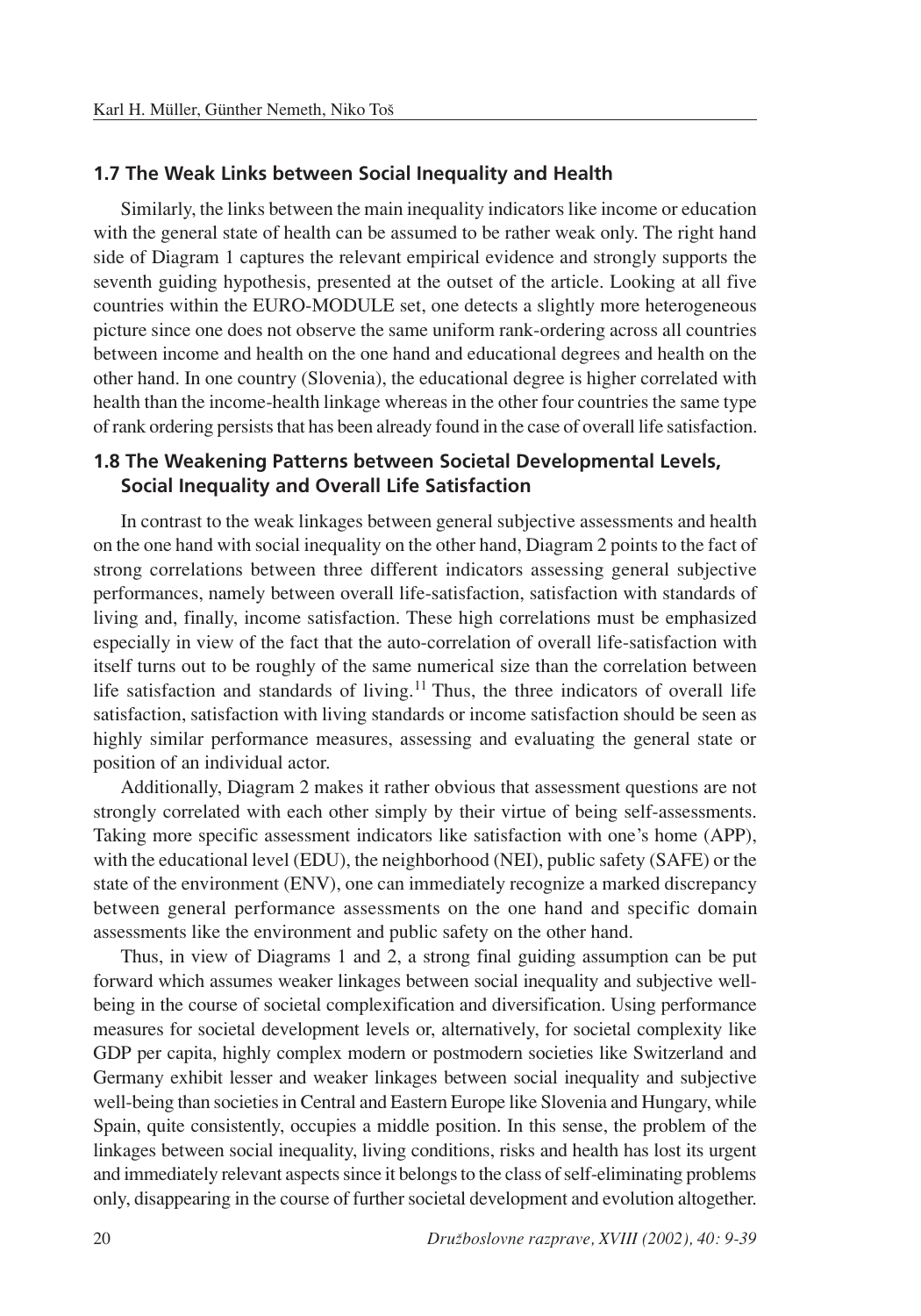Thus, the theoretical failure to integrate socio-economic risks, inequality, multidimensional living conditions and health is entirely compensated by the empirical evidence that an ever-weaker pattern connects these domains and will eventually vanish in the not too distant future.

# **2. Socio-Economic Risks and Life-Chances within an Evolutionary Context**

Despite the initial failure of combining existing frameworks on risks, inequalities, multi-dimensional living conditions and health and despite the empirical evidence on decreasing linkages between these arenas, four unusually strong hypotheses will be proposed, three of them empirical, one theoretical, which run counter to the previously established conventional wisdom.

- First, starting with the empirical side of socio-economic risks, living conditions, inequality and health, the linkages and correlations between multidimensional living conditions, newly aggregated, and subjective general performance assessments like overall life satisfaction turn out to be not only significant, but strongly significant.
- Second, significant and strong linkages can be identified between vertical inequality, newly conceived, and the general state of health.
- Third, for highly advanced societies the linkages between objective inequality indicators with subjective self-assessments are almost at the same levels than in the transformation societies of Central and Eastern Europe or in advancing societies in general. Similarly, the linkages between inequality indicators and health remain almost constant for highly advanced nations or for the advancing regions of Central and Eastern Europe. Thus, the course of modernization or post-modernization does not lead to a pattern of growing independence between overall subjective selfassessments or health on the one hand and their objective living conditions and inequality on the other hand.
- Fourth, in order to support these three counter-intuitive and, in view of Diagrams 1 and 2, seemingly risky assertions, a new approach will be built up which is able to combine and integrate multi-dimensional living conditions, socio-economic risks and inequality.

In order to provide strong empirical evidence for the three empirical claims, the comprehensive EUROMODULE-data-set with five different European countries, two of them EU-members (Germany, Spain), two of them accession countries (Hungary and Slovenia) as well as a highly advanced neutral country outside the EU (Switzerland) has been selected. In doing so, the three alternative hypotheses proposed above would have to be highly robust in nature since the economic, cultural or institutional differences between these five countries are even at first sight considerable.

Initially however, a unified framework on living conditions and risks has to be built up. In order to achieve this goal, five analytical steps must be performed which have been summarized by Diagram 3.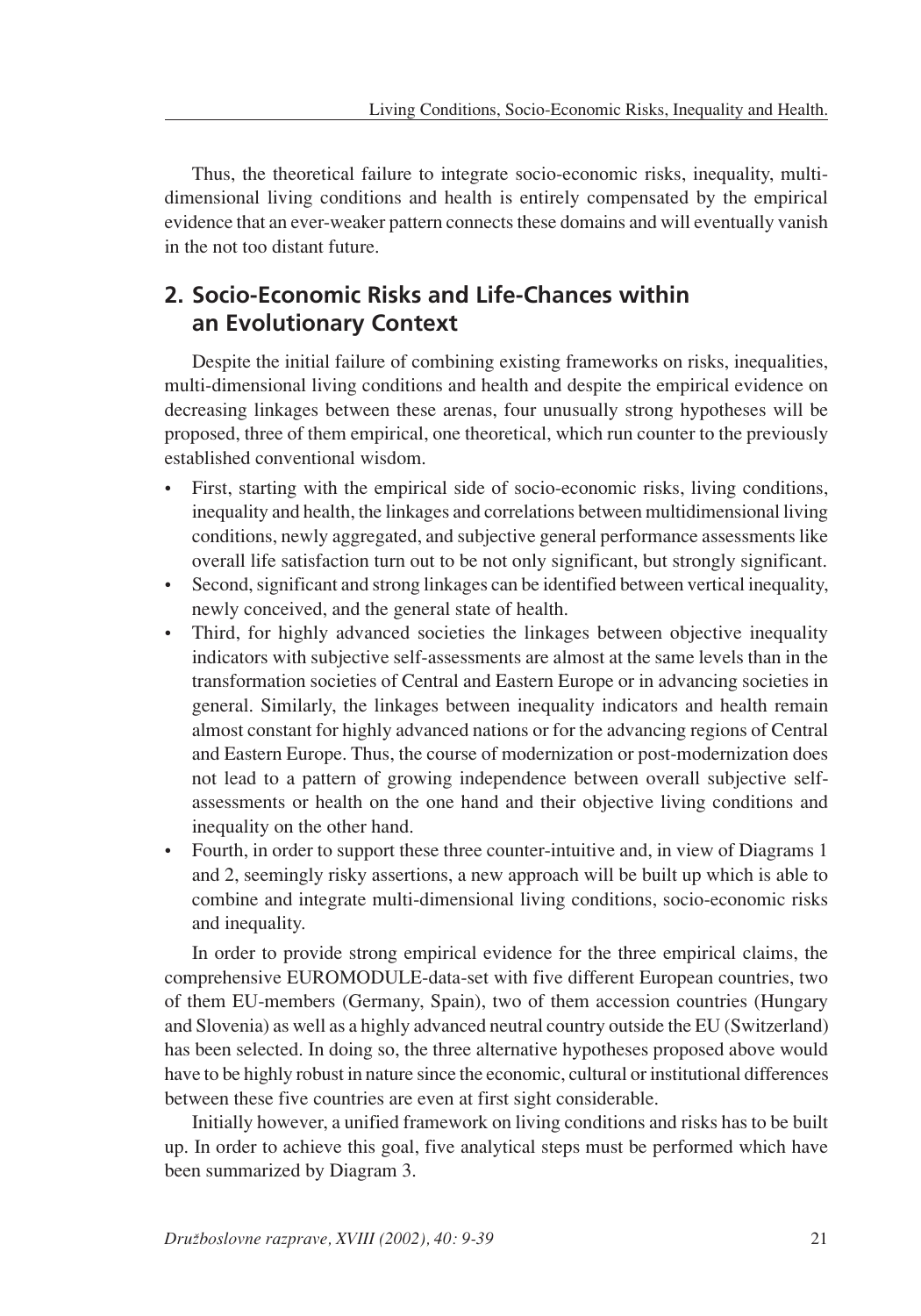#### **Diagram 3: Five Steps towards Combining Multi-Dimensional Living Conditions, Socio-Economic Risks and Inequality**



Following Diagram 3, the first step, namely the specification of a well-defined population, has been accomplished already since five populations from five countries have been selected.

The second step requires the construction of a comprehensive set of indicators which capture multi-dimensional living conditions across a wide range of domains. Here, Table 4 gives a summary of the fourteen socio-economic dimensions chosen. From Table 4 one can see that the socio-economic dimensions have been clustered into two main groups, namely into a first set which reflects both available socio-economic resources (income, education) or living conditions (number of rooms, actual living standards) and into a second group which is focused on the internal domain of cognitiveemotional organization in general and on specific self-evaluations in particular.<sup>12</sup>

As third step along the PATHS-line, the concept of socio-economic risks has to be introduced and specific risk-thresholds have to be specified. This move has been accomplished basically in two stages which can be visualized with the help of Diagram 4.14

On the one hand, the fourteen essential socio-economic dimensions in Table 4 have been subdivided into three different segments, namely into a risk-segment, an intermediate segment and, finally, into a segment of life-chances. On the other hand, the lowest 25 to 33% of a population in a specific dimension have been defined as being at a socio-economic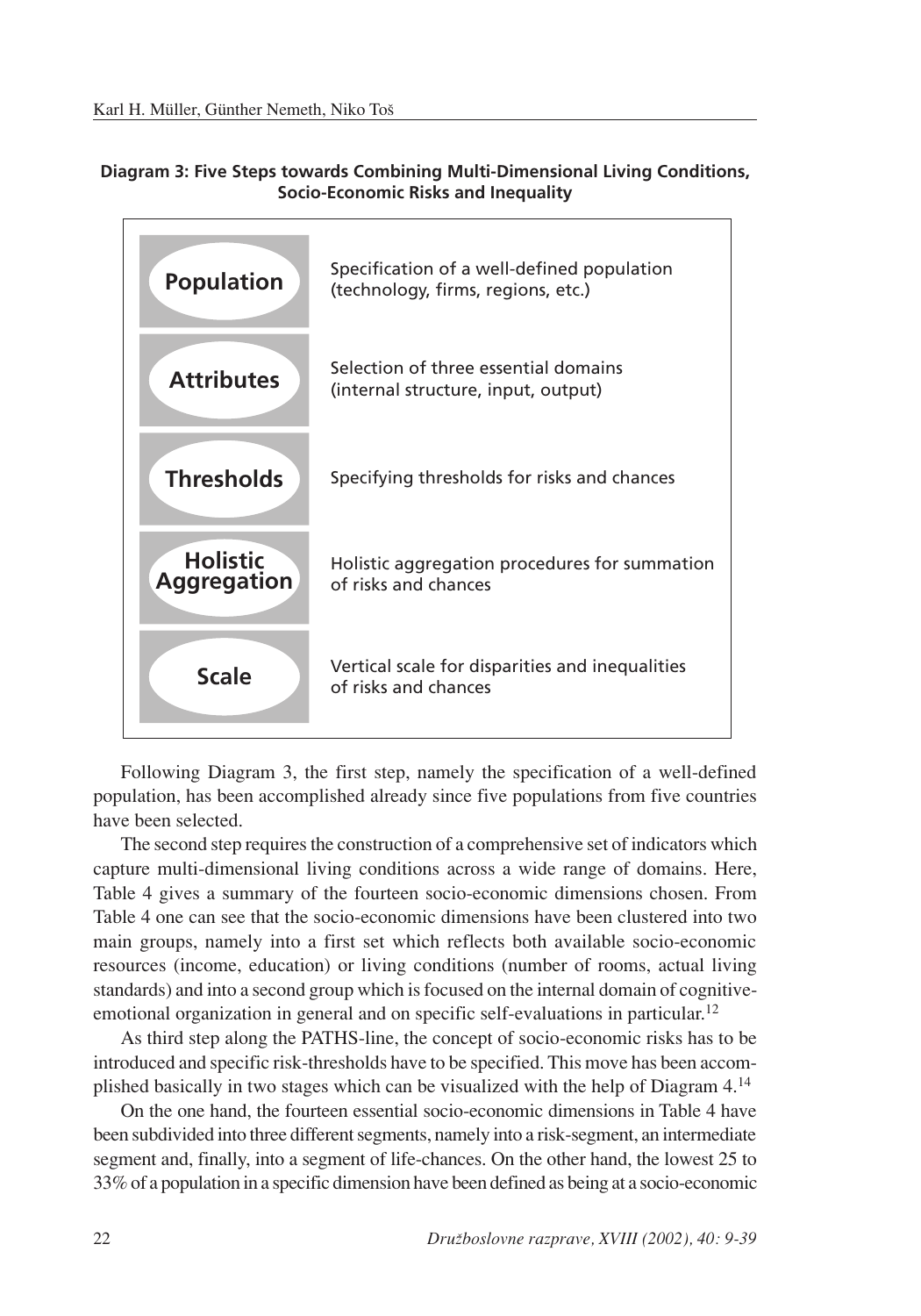risk, the upper 25 to 33% of a population as being in a life chance position, while the intermediate group has been characterized as being in an indifference position.

| <b>Dimensions</b>                                   | <b>Risk Domain</b> | <b>Indifference Domain</b> | <b>Chance Domain</b> |
|-----------------------------------------------------|--------------------|----------------------------|----------------------|
| Number of Rooms                                     | Low                | Medium                     | High                 |
| Social Networks                                     | Low                | Medium                     | High                 |
| <b>Actual Living Standards</b>                      | Low                | Medium                     | High                 |
| Household Income                                    | Low                | Medium                     | High                 |
| Income Changes to<br>Last Year                      | Low                | Medium                     | High                 |
| Make Ends Meet                                      | Low                | Medium                     | High                 |
| <b>Educational Degree</b>                           | Low                | Medium                     | High                 |
| Satisfaction with<br>Apartment<br>Satisfaction with | Low                | Medium                     | High                 |
| Neighborhood                                        | Low                | Medium                     | High                 |
| Satisfaction with<br><b>Public Safety</b>           | Low                | Medium                     | High                 |
| Satisfaction with<br>Environment                    | Low                | Medium                     | High                 |
| <b>Job Satisfaction</b>                             | Low                | Medium                     | High                 |
| No Influence (Anomia)                               | High               | Medium                     | Low                  |

**Table 4: Fourteen Dimensions for Socio-Economic Risks and Chances in the EURO-MODULE13**

It should be added that these specific thresholds for socio-economic risks and life chances have been selected for each of the fourteen dimensions as well as for the five EUROMODULE-countries separately. Thus, the distribution of the Hungarian or German population in areas like income, education, or anomia determined the choice of the specific risk and chance thresholds in each country. In this way it has been guaranteed that different levels of risk-thresholds have been generated for each country which, in turn, can be compared separately and may give rise to a rather illuminating comparative study of being at socio-economic risk in specific socio-economic dimensions across various parts of Europe.

As a fourth step along the PATHS-Diagram, all risks and life chances must be aggregated which has been accomplished in a holistic mode<sup>15</sup> of summation and subtraction. More specifically, for each survey-respondent, the total number of risks has been subtracted from the total number of life-chances. In the case of a large sum of life chances, subtracting a comparatively small number of risks generates a relatively high positive value. Otherwise, a large total of socio-economic risks, subtracted from a small sum of life-chances, must result in a negative value. In this manner, a new risk/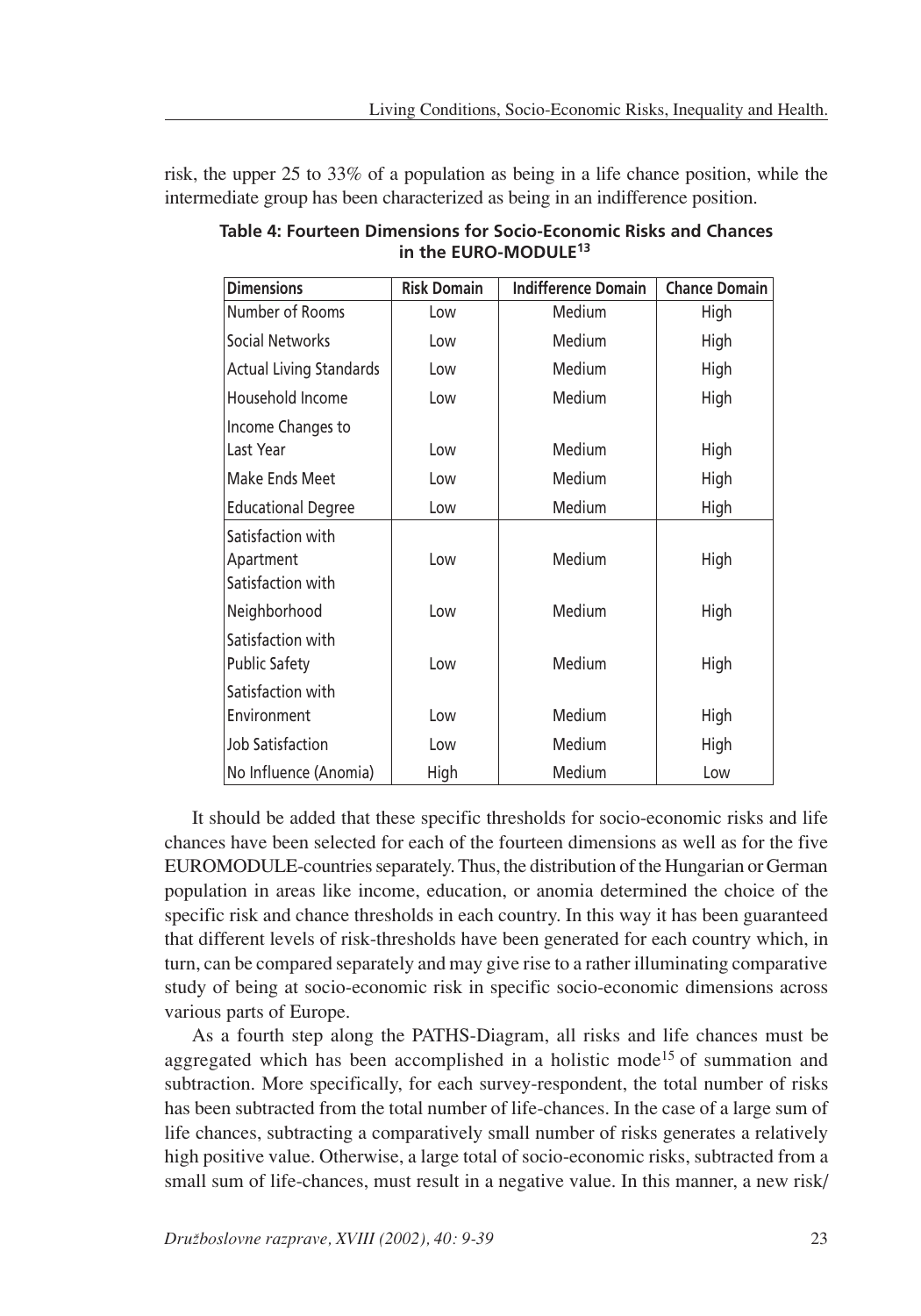chance-based indicator has been calculated for each survey respondent in each of the five countries of the EUROMODULE-data set.





Finally, a new risk-chance based scale has been introduced which depends crucially on the total number of socio-economic dimensions selected as essential actor attributes. In general, N different socio-economic dimensions lead to a new risk/chance based scale which has its lower end-point at  $-N$  (maximum number of risks, no single life chance) and its upper end-point at +N (maximum value of life chances, no single risk). In the case of the EUROMODULE-data, the scale goes from  $-14$  (maximum number of socio-economic risks) to  $+14$  (maximum number of socio-economic life chances).<sup>16</sup>

For the subsequent empirical analysis, two large societal segments have been selected, one group of multiple risks with an accumulated risk value of  $-4$  and lower and one group of multiple life-chances with an accumulated value of life chances of + 4 and higher.

# **3. The Socio-Demographic Profile of Multiple Risk Groups and Groups with Multiple Life Chances: Establishing a New Basis for Multi-Dimensional Living Conditions, Socio-Economic Risks and Inequality**

The first major point which has to be established lies in the successful integration between multi-dimensional living conditions and socio-economic risks and life-chances with inequality. Put in a brief fashion, does the new risk/chance-based scale measure social inequality at all? In order to answer this question, the new scale should be able to fulfill four basic requirements.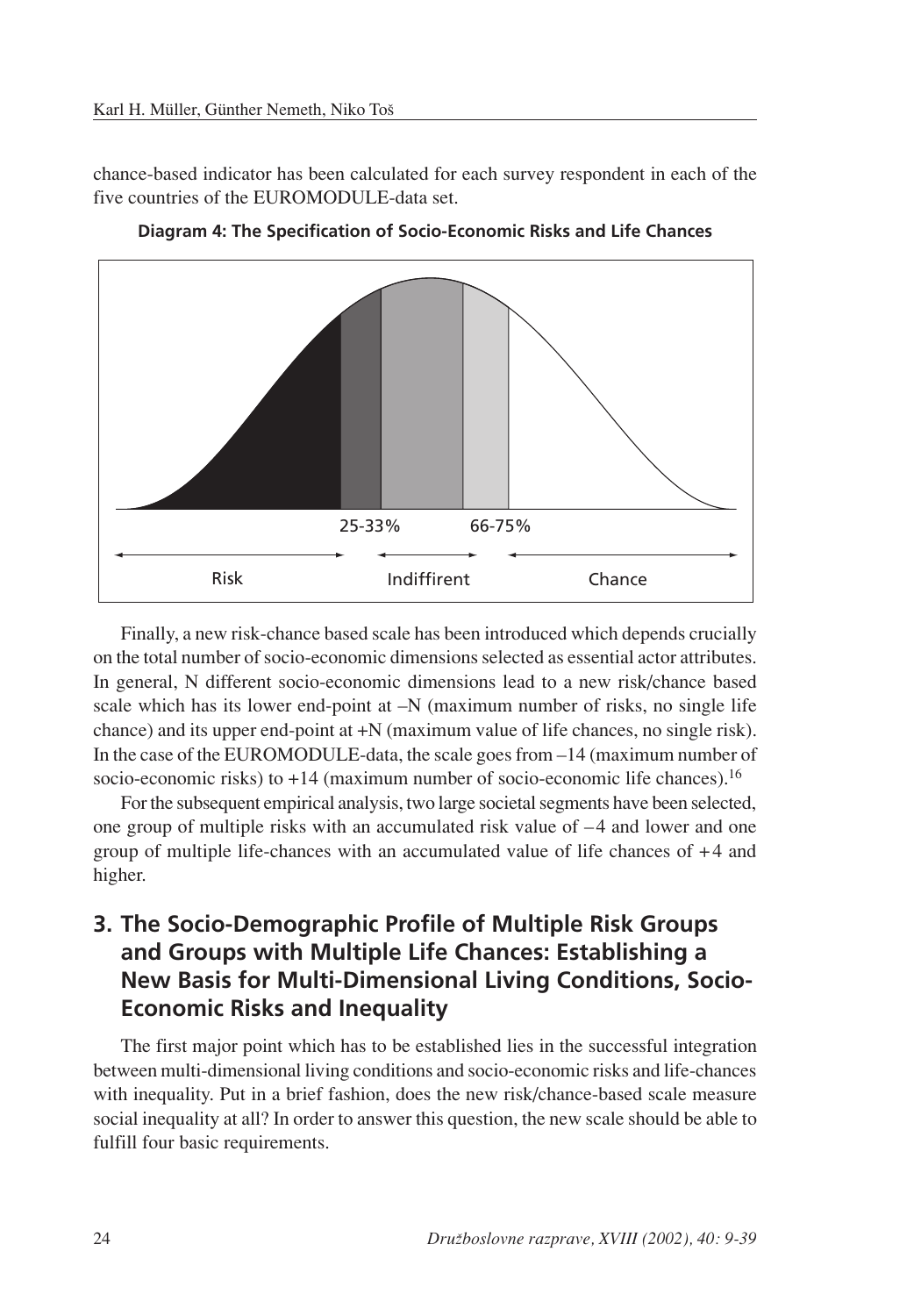- First, the risk/chance-based scale should exhibit a significantly positive correlation with qualifications. Low degrees of education should be reflected in a high accumulation of multiple risks and high degrees of education in high concentrations of multiple life chances.
- Second, the risk/chance-based scale has to be significantly related with income. Low income levels should exhibit high multiple risk values and high income standards high values of multiple life chances.
- Third, the risk/chance-based scale should show a clear gender asymmetry. In short, the female population should be over-represented in the multiple risk segment and under-represented in the groups of multiple life-chances.
- Fourth, age should not be related with the distribution of multiple risk-groups in a strong positive manner. The main reason for this requirement has to do with the inclusion of health conditions. Since the state of health is very powerfully linked with increasing age, it would, thus, reduce the cognitive value of a high correlation between the new risk/chance scale and health substantially.

Given this short list of four essential inequality requirements for the new risk/chancebased scale, the following series of Diagrams (Diagram 7 to 10) provides clear graphical answers to each of these conditions.

First, Diagram 7 shows that the new vertical scale fulfils the conventional criteria for identifying inequality in the domain of education. Risk-accumulation is directly related with low degrees of education whereas a high concentration of life chances is to be found within the highly qualified societal strata only.

Second, individuals with lower incomes or insufficient qualifications are, as can be seen in Diagram 8, highly concentrated among the multiple risk groups. Across all five countries, income seems to be linearly related with risk and life chances, with positive slopes for the relation between income and life chances and with negative slopes for the income-risk relationship.

Third, the gender distribution along the scale of multiple risk and multiple life chances reconfirms older as well as recent studies which emphasize a deep-seated gender divide within contemporary societies. More specifically, the investigations conducted so far indicate a significantly higher concentration for women at the lower end of the scale and a somewhat weaker predominance of men on the upper end of the scale. In numbers, the ten to twenty percent of a population with the highest degree of multiple risks exhibits in general a gender distribution of 2:1. In other words, two thirds of a population with the highest accumulation of unspecific risks is female. (See also Diagram 9)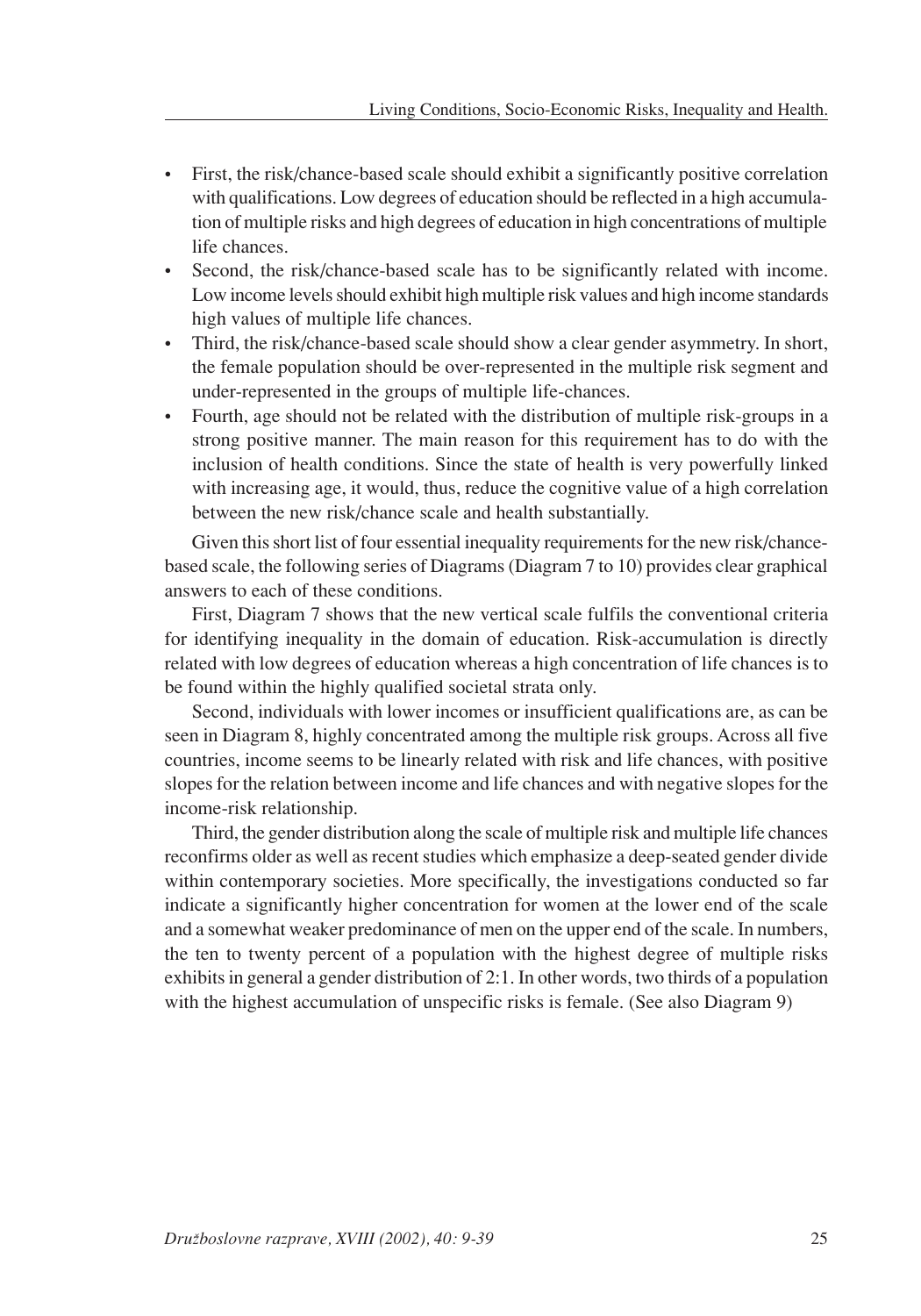

**Diagram 7: The New Risk/Chance-Scale and Degrees of Education**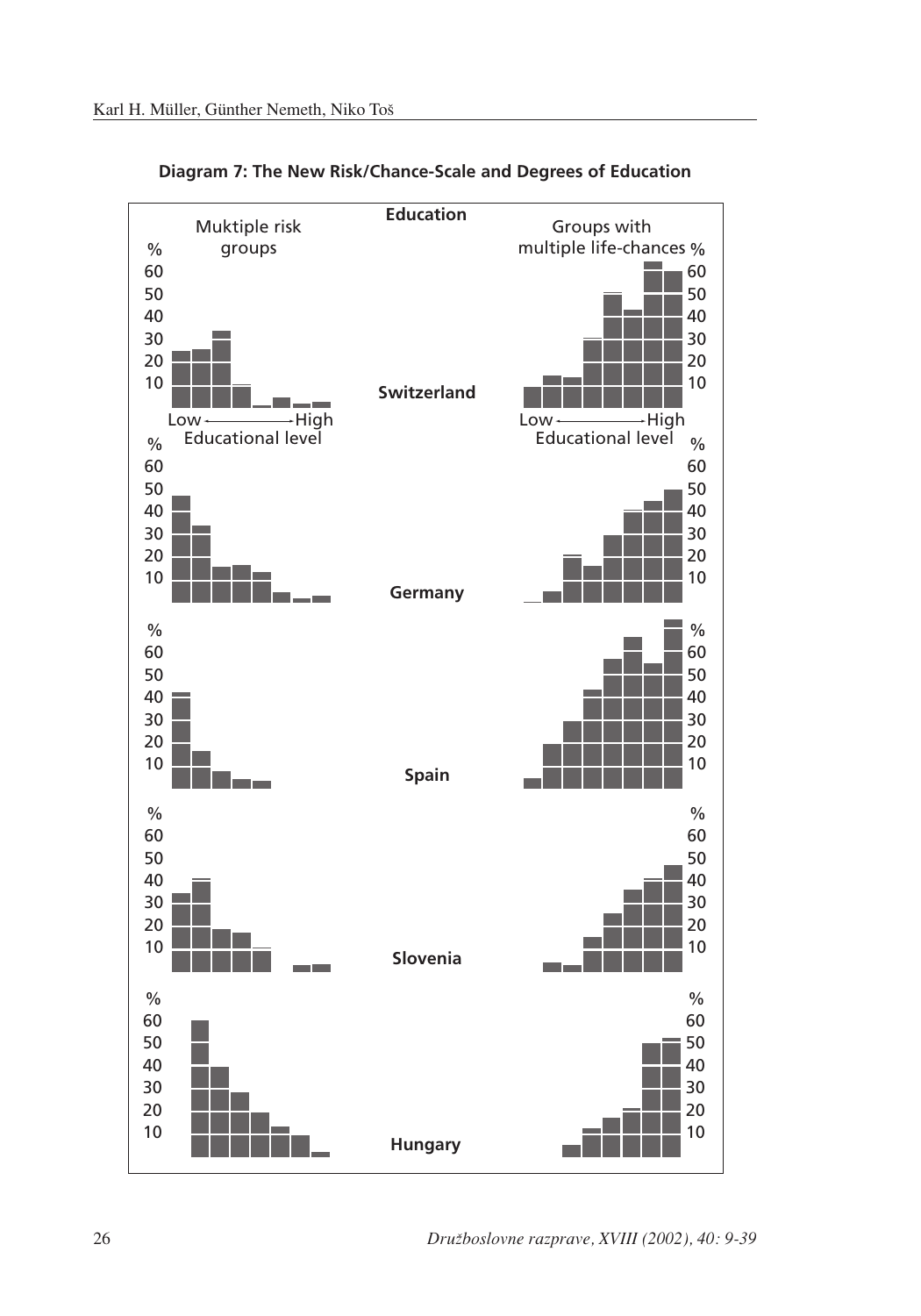

**Diagram 8: The New Risk/Chance-Scale and Household Income**

*Druæboslovne razprave, XVIII (2002), 40: 9-39* 27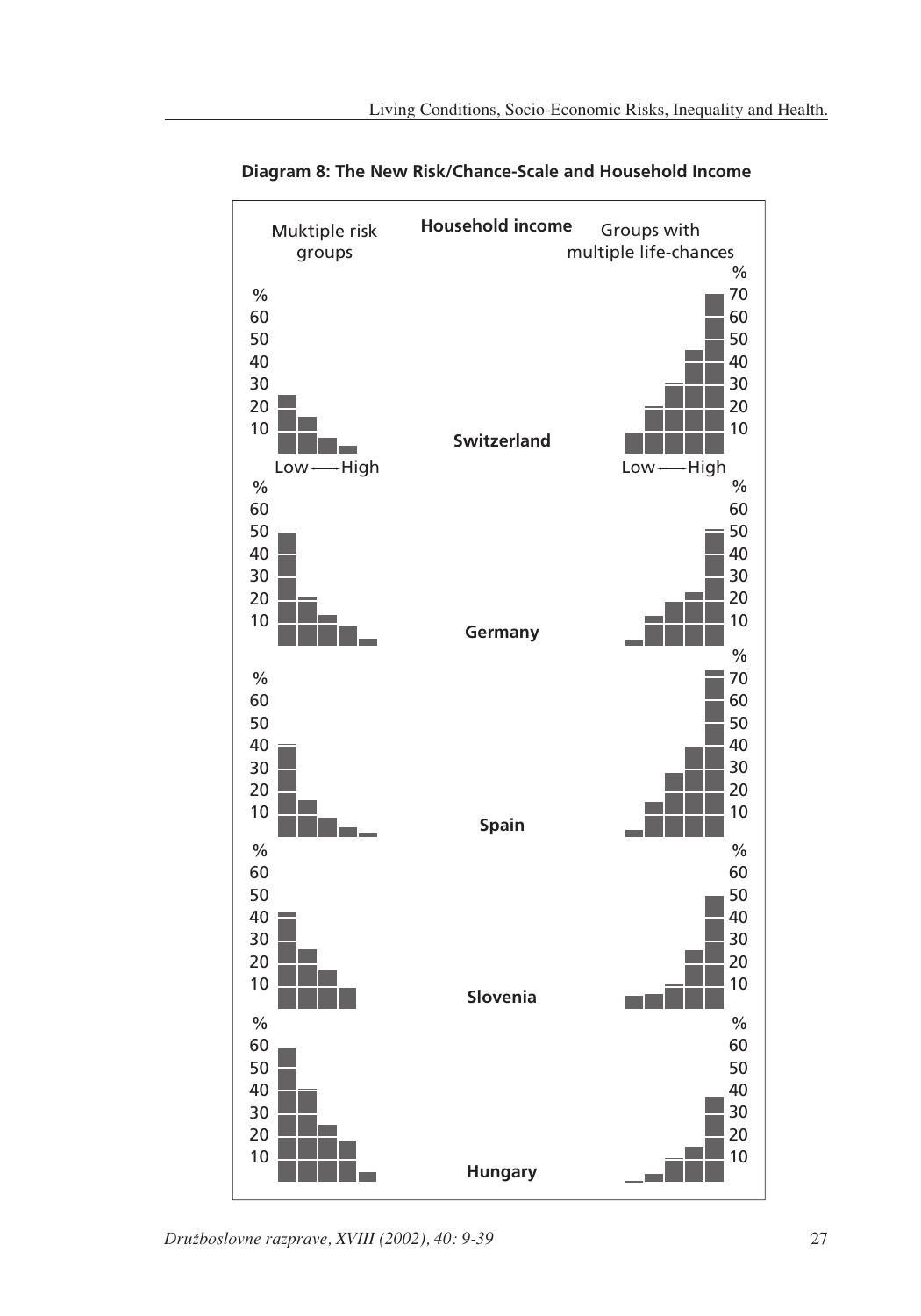

**Diagram 9: The New Risk/Chance-Scale and Gender-Asymmetries**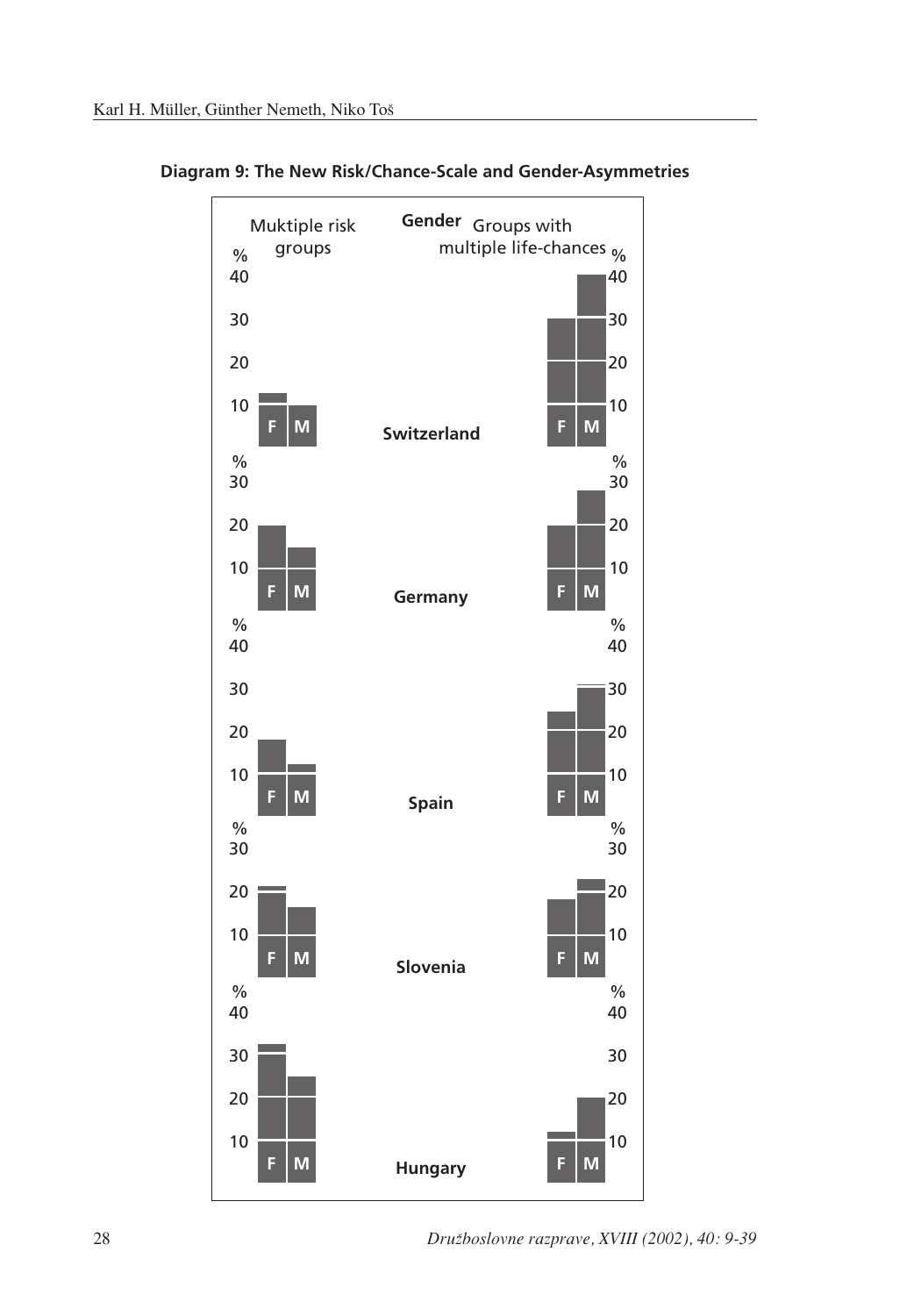

**Diagram 10: The New Risk/Chance-Scale and Age-Distributions**

*Druæboslovne razprave, XVIII (2002), 40: 9-39* 29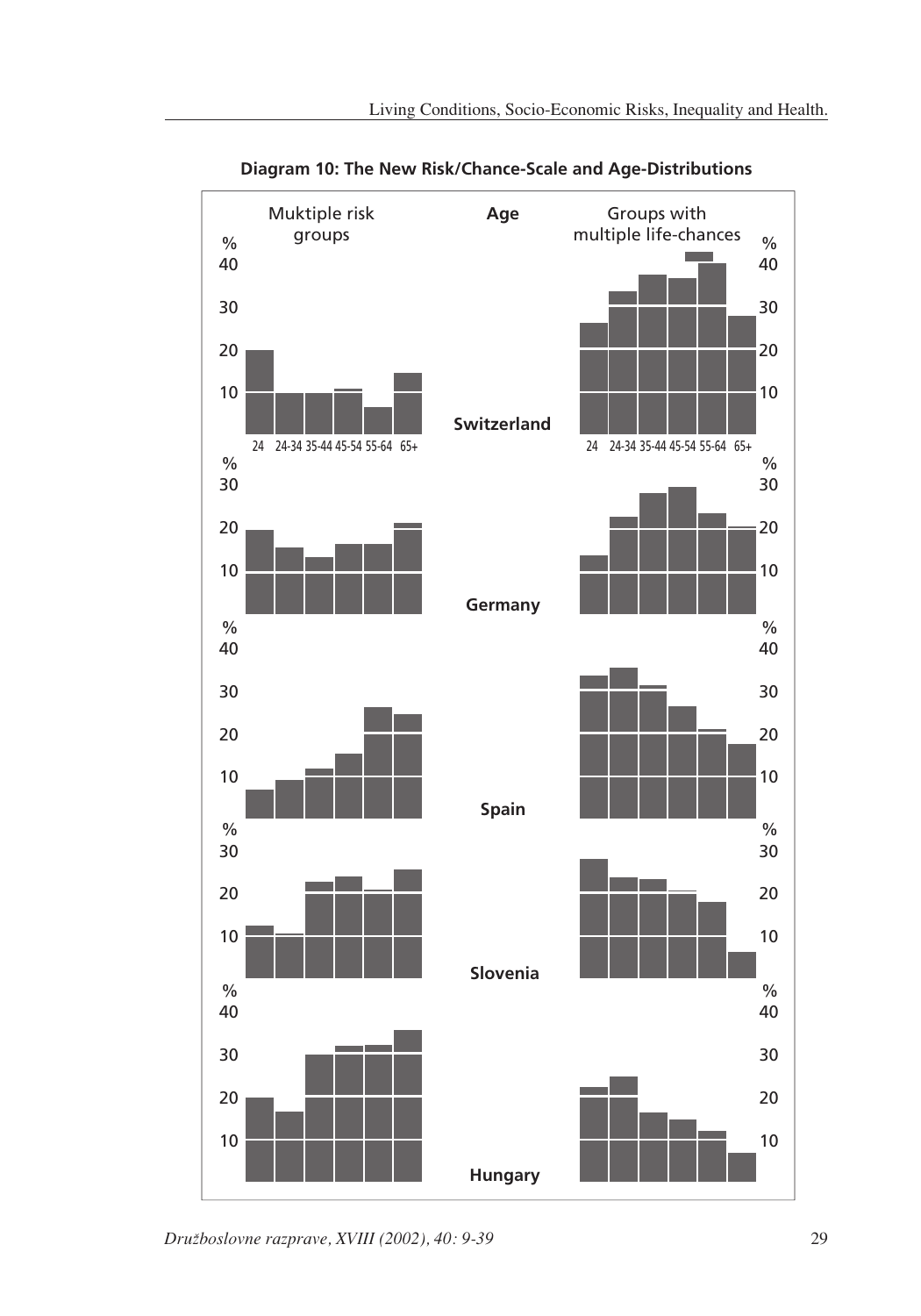Fourth, the age distribution of the population of multiple risks and multiple chances may seem surprising at first sight since, according to Diagram 10, there is a marked tendency for weak linkages between multiple risk-formations and younger age cohorts in Switzerland and Germany and a converse pattern, namely a linkage between multiplerisk accumulation and older cohorts in Spain, Slovenia and Hungary.

In sum, the new risk/chance-based scale fulfills all four essential requirements for an appropriate measure of societal inequality which have been laid out at the beginning of Part III.

# **4. The New Links between Multi-Dimensional Living Conditions, Socio-Economic Risks, Inequality, Life Satisfaction and Health**

With the new platform on multi-dimensional living conditions, socio-economic risks and inequality it remains still open and undecided at this stage whether the last of the eight guiding assumptions introduced at the beginning can be refuted and replaced. The eighth assumption has stated, once again, that the course of (post)modernization produces a pattern of growing independence between overall self-assessments, health and the cognitive-emotional organization of actors on the one hand and their multi-dimensional living conditions on the other hand. After all, this guiding assumption could be supported, in principle, with large quantities of contemporary research on values, happiness or subjective well-being as well. (See, for example, Zapf 1994)

Fortunately, the new risk-approach offers a high "value added" by establishing much closer links between overall life satisfaction or health on the one hand and the position on the risk/chance scale on the other hand. Figure 10 highlights this result by showing that the correlations between the new vertical risk/chance measure and the personal status of health, expressed in the ten point scale of satisfaction with health, are considerably higher than the conventional picture of Diagram 1. Apparently, the new perspective on evolutionary risks opens up new and surprisingly dense linkages with the status of personal health as well irrespective of the increasing complexities of postindustrial or, alternatively, of postmodern lives. Moreover, Diagram 11 exhibits surprisingly strong linkages between the new risk/chance based scale and overall life satisfaction.

The results so far suggest that under the heading of evolutionary risk-research a new and powerful perspective on the strong links between living conditions, socioeconomic risks, social inequality and health has been established. It should become a valuable strategy to apply the new research tool, on the one hand, to the large quantities of available social health survey data both for highly developed as well as for developing regions and nations across the globe and, on the other hand, to all socio-economic domains in which population of actors and their essential attributes become the key determinants for their overall evolution.<sup>17</sup>

Towards the end of the present article few brief hints will be given which will support the closer empirical linkages between multi-dimensional livin conditions, risks,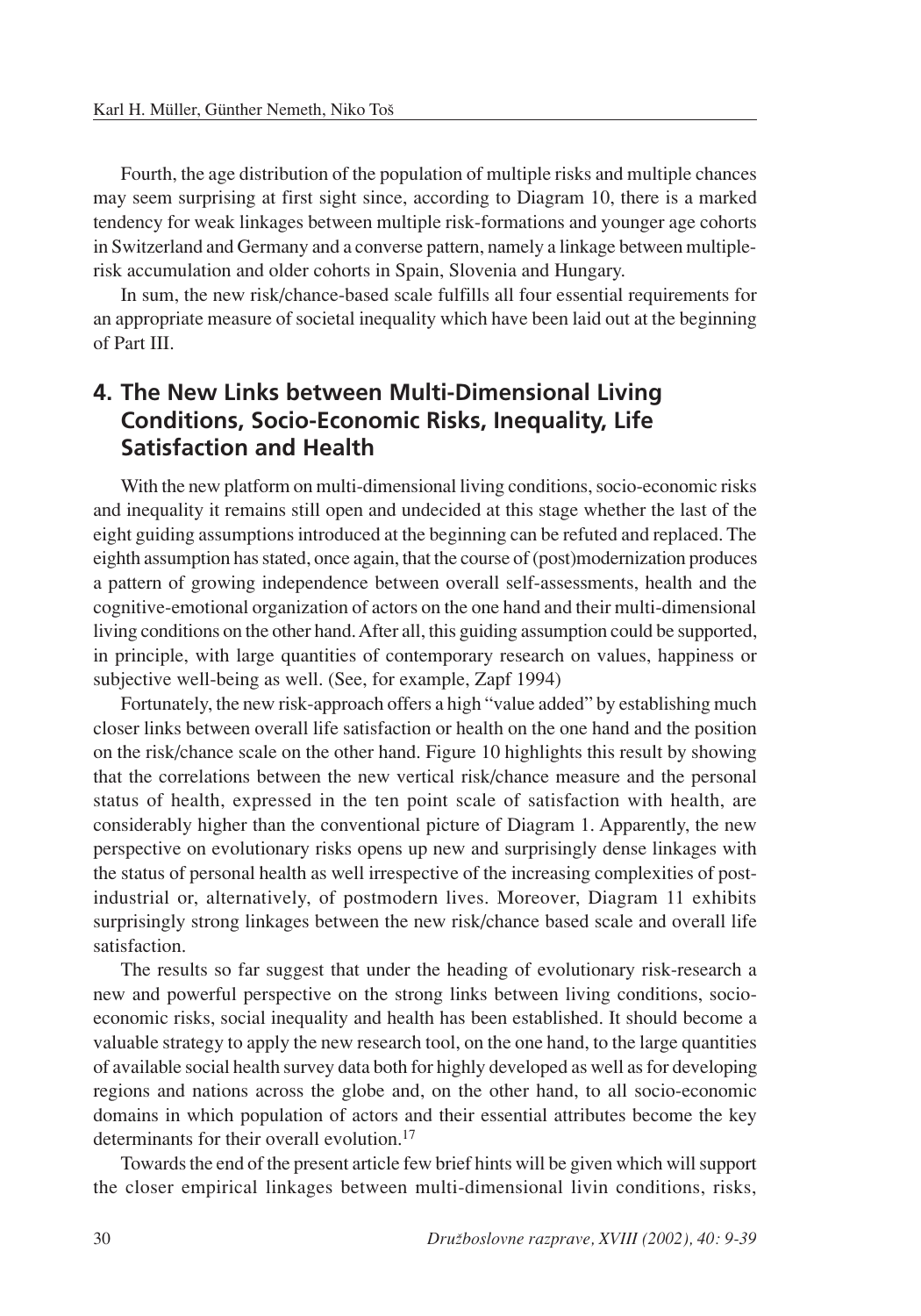inequality and health from a medical and physiological point of view. In brief, it will be shown that one can find a common deep-level physiological language through which the domains of living condition, risks and health become connected in a direct and immediate fashion.

Turning to the language of stressors and, thus, to neuroimmunology, it turns out to be useful to start with a taxonomy of different types of stressors which have been catalogued within the relevant body of literature<sup>18</sup>. Here, one finds a heterogeneous set, comprised of sensory stressors (strong light, noise, sensory deprivation, etc.), blockstressors (preventing essential routines like eating, sleeping, social contacts, etc.), achievement stressors (tests, examinations, work-tasks, but also monotony at work, etc.), social stressors (large crowd of people, loneliness, isolation, etc.), environmental stressors (noise, pollution, toxic materials, etc.), decision-based stressors (goal conflicts, quick decisions, but also lack of decision-making, etc.) or future-based stressors (fear, anxiety of the future, etc.)

The important physiological point lies in the heterogeneity of stressors is accompanied by a heterogeneity of stress reactions which vary in time (minutes, hours, days, weeks …), in intensity or in the emotional clusters, associated with each different physiological stress reaction. Nevertheless, common to all these stress reactions is an attempt to reduce the discrepancy between the effects of stressors and internal target values. Moreover, all stress reactions involve the activation of the hypothalamuspituitary-adrenal axis and produce comparatively high quantities of endocrine hormones, particularly corticosteroids with cortisol as the most important one and catecholamines. Likewise, all physiological reactions to stress manifest themselves in a broad range of measurable changes like in the higher production of stress hormones, already mentioned, but also in higher degrees of blood pressure, heart rate, respiration rate, galvanic skin responses or in larger amounts of free fat acids.

The upshot of the argument of a common general pattern of stress responses with a high degree of variation in its manifestations (duration, intensity, emotions, etc.) lies in the fact that the general pattern of stress responses possesses at least two main connections to the domain of sickness and ailments, namely through their direct effects on the cardiovascular system on the one hand and through their immediate impact on the immune system on the other hand.

Given the short background on stress-research, it seems possible to link the list of socio-economic risks which have been defined in the course of the present article to special classes of stressors like social, environmental, future-based or decision-based stressors. Moreover, the following subset-relation will be proposed:

#### **Socio-economic Risks** ⊂ **Stressors**

It is quite obvious that this subset-relationship needs a very detailed justification which cannot be provided within the framework of the present article. Five main arguments will be provided, however, which should give the bold conjecture of a riskstressor subsumption considerable initial plausibility.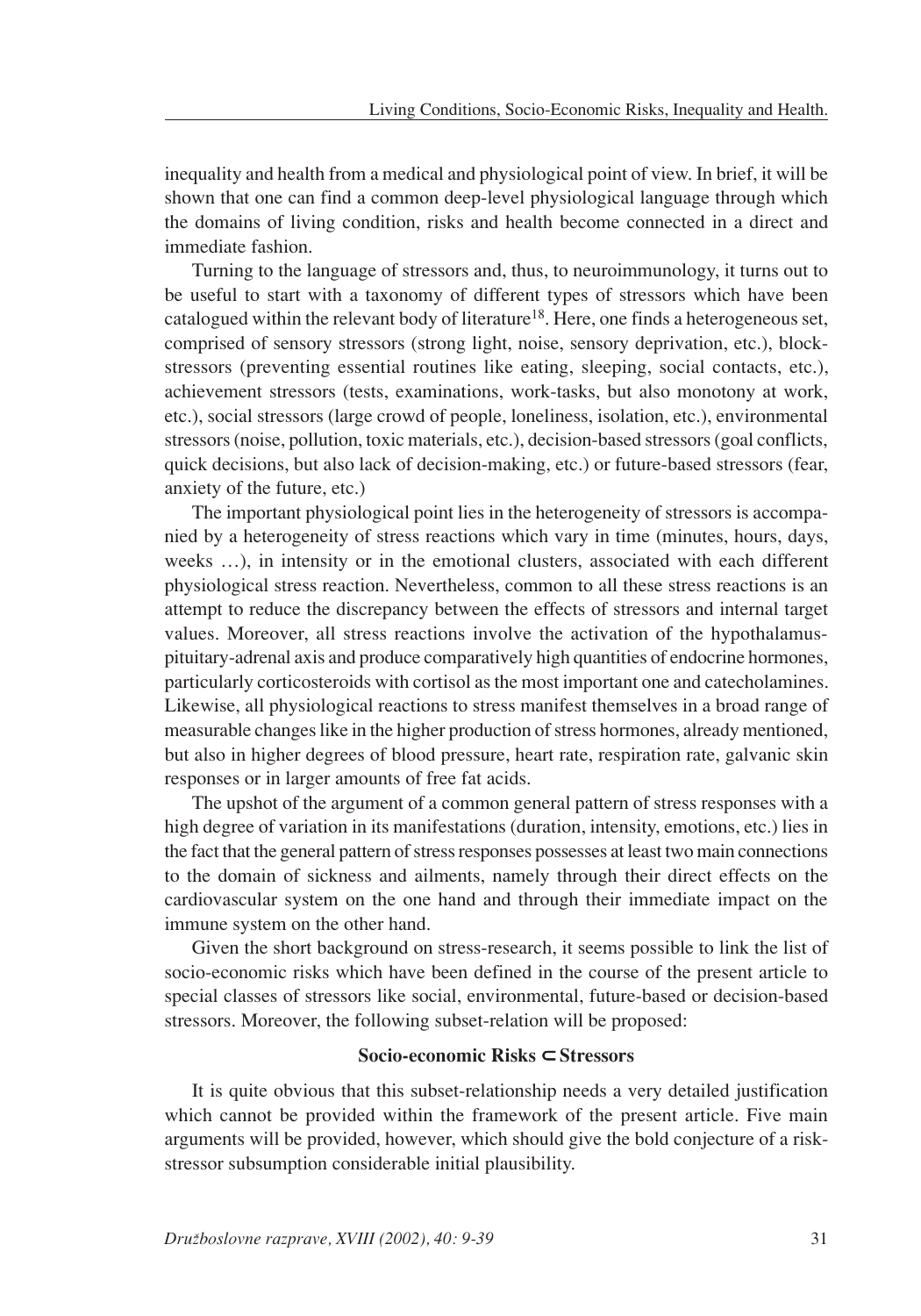

**Diagram 11: The New Linkages between Socio-Economic Risks, Inequality and Health**

• First, the socio-economic risks, which have been introduced on the basis of a wide array of living conditions, are characterized, *inter alia*, by their permanence. Thus, many of the socio-economic risks defined within the EUROMODULE context like low, insufficient or deteriorating incomes or low degrees of qualifications are to be classified as long-lasting or, like in the case of low qualifications, as (nearly). Thus,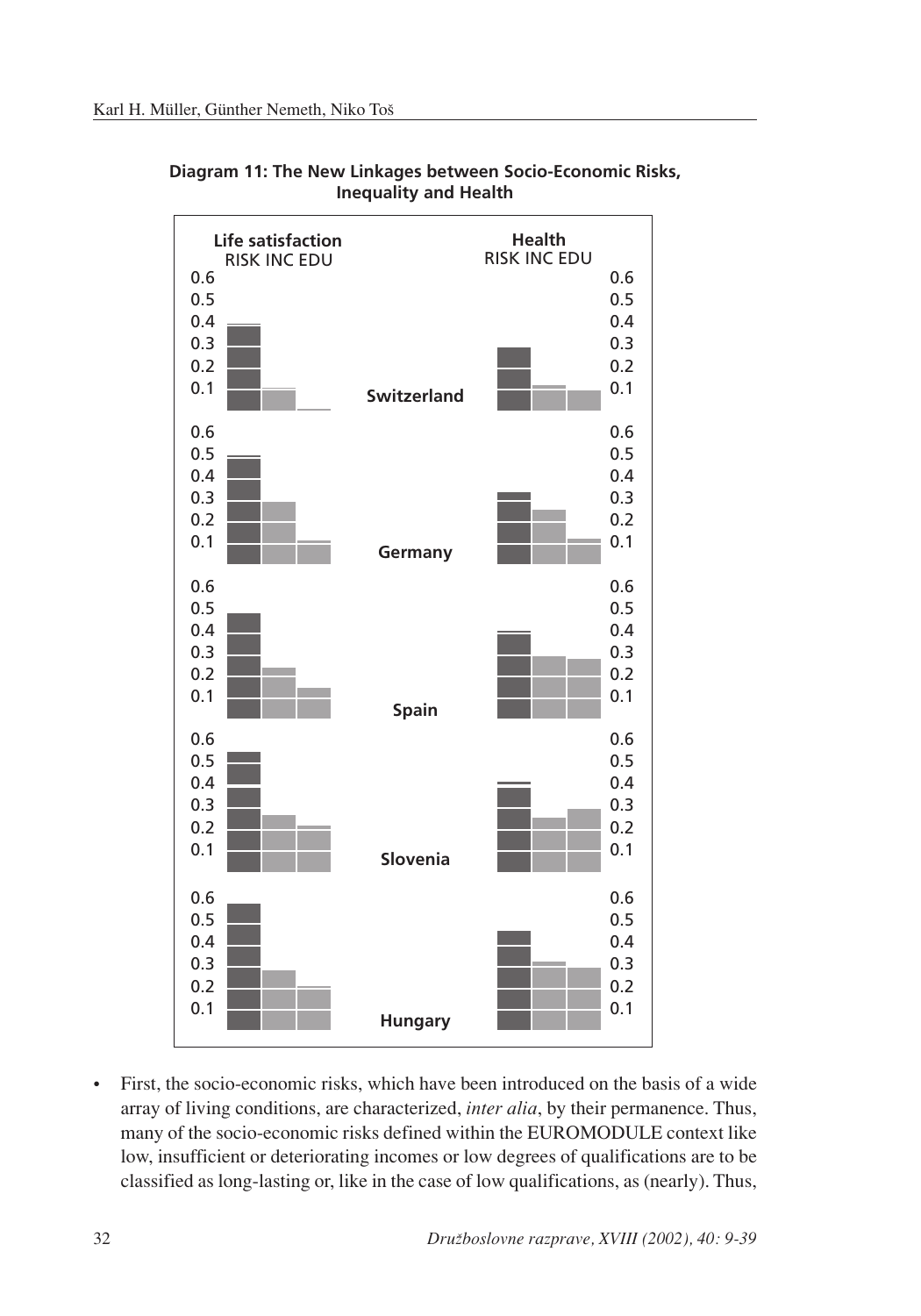socio-economic risks would act as continuous stressors and not as single, rare or isolated occurrences.

- Second, there exists a remarkable asymmetry between the language of socioeconomic risks and life chances on the one hand and the physiological stress language on the other hand. While risk and chances have been introduced symmetrically, no symmetry can be identified for the stress domains. Feeling unsafe in the public sphere (socio-economic risk=stressor) does not have a life chance corollary in terms of stressors. Feeling safe in the public domain does not constitute an alternative source for stressors. Likewise, a noisy environment at the workplace or at home implies an essential socio-economic risk and at the same time an environmental stressor whereas a quiet atmosphere at work or at home cannot be associated with a different group of stressors. Thus, socio-economic risks can be linked to stressors, socio-economic life-chances imply, by and large, the absence of stressors.
- Third, the distribution-dependent specification for thresholds of socio-economic risks provides additional support for the subset relationship between socio-economic risks and stressors. Since the majority of the population is, by definitional necessity, above the risk-threshold, individual actors, falling under a specific risk-segment, perceive themselves relatively deprived. Thus, the available literature on the importance of relative deprivation<sup>19</sup> can be added as further evidence for proposed the risk-stress linkages.
- Fourth, while stress reactions vary in length, intensity and emotional involvement, the basic physiological reaction patterns are unspecific with respect to the sources of stress. In other words, one does not find a "bad boss-stress reaction", confined to a specific region in the neuro-immune system in contrast to a "loud noise-stress reaction", affecting other parts of the neuro-immune system. Thus, a multidimensional array of essential living conditions across the contexts or settings of actors and across their cognitive-emotional organization can be interpreted as a summary of all relevant potential stressors whose scope and degree of completeness is limited by the restrictions inherent in conventional survey research only.
- Fifth, stressors and stress reaction are clearly not invariant to the actual number of stressors since stress reactions are functionally related, probably in a complex and non-linear manner, to the overall number of stressors. This, in turn, provides additional support why the new risk/chance based scale should be interpretable in terms of a net value for the overall number of stressors.

In this way, a new approach for integrating multi-dimensional living conditions, socio-economic risks, social inequality and health has been built up which, towards the end, was even able to point to a considerably deeper description-level for these four domains, namely to the physiological description level of stressors and stress reactions.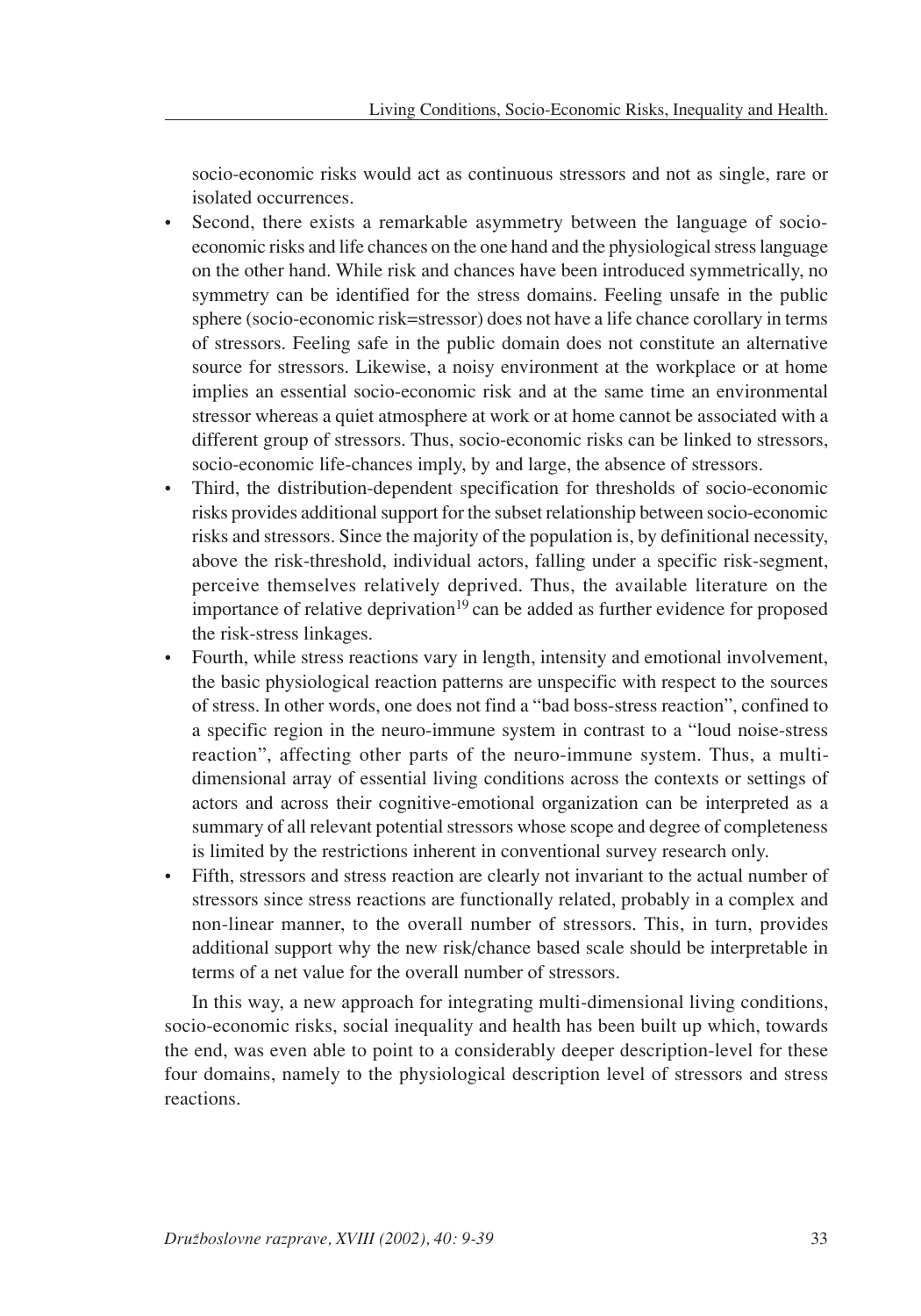# **Notes:**

- 1. In more precise terms, correlations are to be qualified as (weakly) [medium],  $\{strongly\}$ significant iff they fall into the range of  $(0.1 \text{ to } 0.25) [0,25 - 0.4]$ {> 0.4}
- 2. For other life-style studies, see for example Spellerberg 1996, Schneider/Spellerberg 1999 or for an interesting summary Matjan 1998.
- 3. For a summary on the Weberian tradition, see Parkin 1979, S\_rensen 1991/1994 or Treiman 1977.
- 4. For an interesting summary and discussion see e.g., Giddens 1989:209pp.
- 5. For a summary, see e.g. Beck/Beck-Gernsheim 1994, Beck/Sopp 1997, Beck/Erdmann Ziegler 1997.
- 6. For a historical-conceptual summary on the emergence of risk, see, *inter alia*, Bernstein 1996, Bonß 1995.
- 7. On additional literature on risk-research especially within the German tradition, see Baecker 1988, Banse/Bechmann 1998, Japp 2000.
- 8. On recent literature of the links between health and society, see for example Davey/Gray/ Seale 2001, Lupton/Najman 2001 or Petersen/Waddell 1998.
- 9. For a Euromodule-documentation, see Delhey/Böhnke/Habich/Zapf 2001.
- 10. It can be safely assumed that in the course of the next months, the number of countries will increase substantially so that the EUROMODULE produces a highly interesting comparative data set which is able to monitor existing dimensions of individual welfare, including the subjective side of self-assessments and evaluations.
- 11. As a highly illuminating, non-intended experiment, the question of overall life-satisfaction has been included in the 1984 Welfare Survey twice in the questionnaire, the first time at the beginning and the second time towards the end. The auto-correlation of the identically phrased life-satisfaction question turned out to be 0.6 only which is, following Diagram 2, roughly the same value than the correlation between overall life satisfaction and standard of living. (See Glatzer 1984, Zapf 1984)
- 12. At this point it should be noted that a highly promising interface domain is opened up, linking social survey research with the broad arenas of the cognitive sciences or artificial intelligence. More specifically, the internal cognitive-emotional organization of actors could and should be operationalized as an inter-disciplinary effort between cognitive scientists and survey researchers. For a selection of potentially relevant literature, see for example Damasio 1994/1999, Dennett 1986/1991, Hofstadter 1982, Hofstadter/Dennett 1982, Hofstadter 1985, Minsky 1991 or N\_rretanders 1998.
- 13. More specifically, the following variables have been selected from the EUROMODULE data-base: V1, V4, [V13, V14], V21, V24, V26, V27, V33, V40, V49, V52, V54, V55a plus the degree of education.
- 14. For a summary, see Müller/Link 1997, Müller 1998 or Müller 2002.
- 15. This specific form of aggregation is based on very early insights by Otto Neurath (1971/ 1981) into the need for comparing overall distributions and sums and not their constituent parts and elements.
- 16. It should be added that the new scale can be interpreted in terms of social exclusion/inclusion as well since the lower region of unspecific risk-accumulation can be clearly associated with social exclusion whereas the upper region of the scale is a good indication for social inclusion. (On the exclusion/inclusion literature, see, for example, Levitas 1998, Nolan/Whelan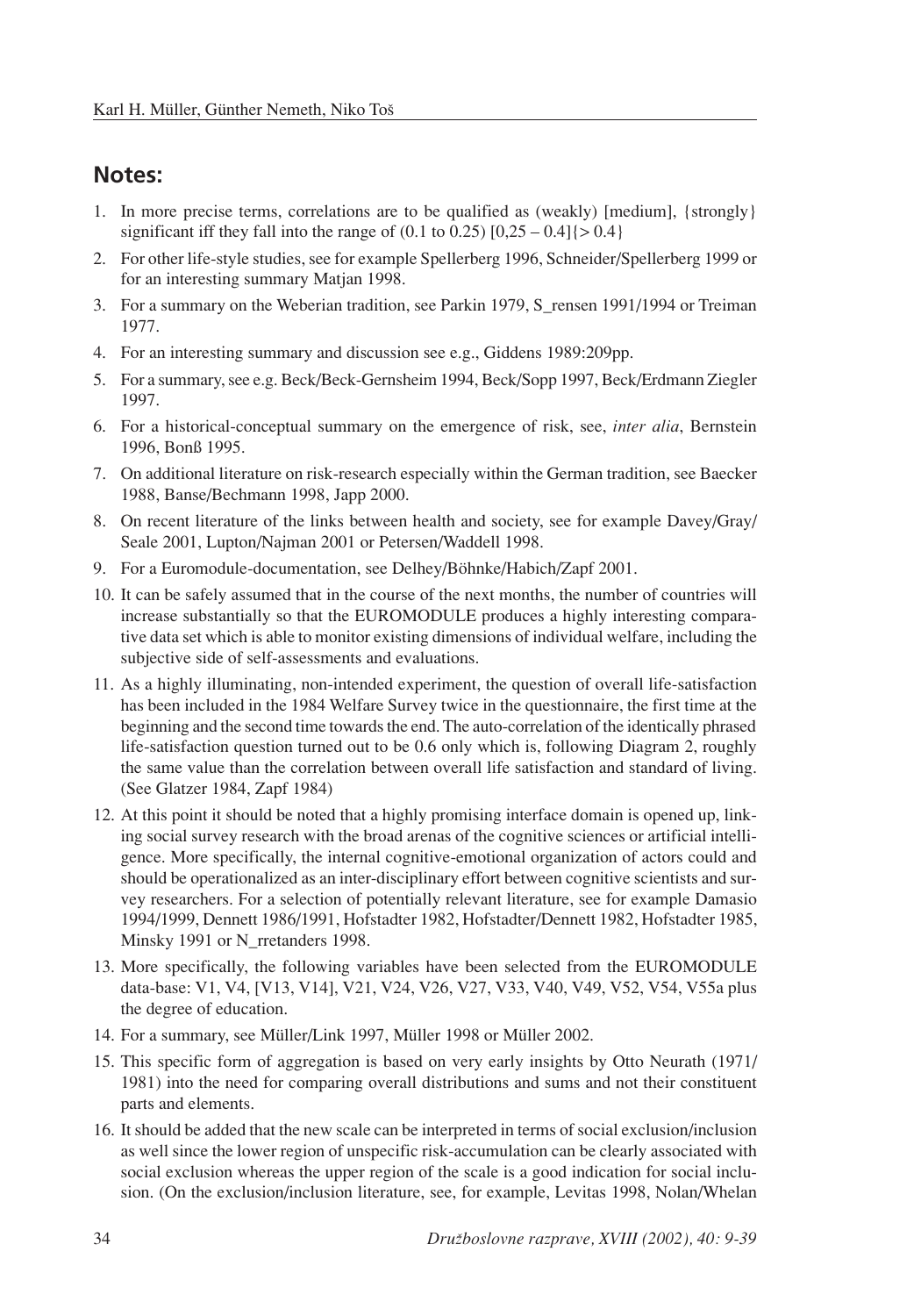1996, Room 1995, Silver 1994 or Townsend 1979) For similar ideas of linking poverty with an accumulated set of different indicators, see Habich 1994, Habich/Krause 1994, Habich 1996.

- 17. It should be added that this new evolutionary risk-approach has been applied successfully to the organizational domain, in particular to a population of scientific institutes in Austria. (See Müller *et al.* 2002) Due to the importance of populations, the new risk-framework can be easily recombined with the existing literature on organizational ecology (See, for example, Carroll/Hannan 2000, Aldrich 1999)
- 18. See on this point see Cooper 1996, Horwitz/Scheid 1999, or Sarafino (2002).
- 19. On this literature, see more recently Walker/Pettigrew 1984 or Olson/Hafer 1996.

# **Reference**

ALDRICH, H. (1999), *Organizations Evolving*. London:Sage Publications

- BAECKER, D. (1988), *Information und Risiko in der Marktwirtschaft*. Frankfurt:Suhrkamp
- BANSE, G., G. BECHMANN (1998), *Interdisziplinäre Risikoforschung. Eine Bibliografie*. Opladen:Westdeutscher Verlag
- BECK, U. (1986), *Risikogesellschaft. Auf dem Weg in eine andere Moderne*. Frankfurt:Suhrkamp
- BECK, U. (1989), *Gegengifte. Die Organisierte Unverantwortlichkeit*. Frankfurt:Suhrkamp
- BECK, U. (1993), *Die Erfindung des Politischen. Zu einer Theorie reflexiver Modernisierung.* Frankfurt:Suhrkamp
- BECK, U., A. GIDDENS, S. LASH (1994), *Reflexive Modernization. Politics, Tradition and Aesthetics in theModern Social Order*. Cambridge:Polity Press
- BECK, U., E. BECK-GERNSHEIM (1994), *Riskante Freiheiten. Individualisierung in modernen Gesellschaften*. Frankfurt am Main:Suhrkamp
- BECK, U., P. SOPP (1997), *Individualisierung und Integration. Neue Konfliktlinien und neuer Integrationsmodus?* Opladen:Leske + Budrich
- BECK, U., U. ERDMANN ZIEGLER (1997), *Eigenes Leben*. München:C.H. Beck
- BECK, U. (1997), *Was ist Globalisierung? Irrtümer des Globalismus Antworten auf Globalisierung*. Frankfurt:Suhrkamp
- BECK, U. (1998a)(ed.), *Perspektiven der Weltgesellschaft*. Frankfurt:Suhrkamp
- BECK, U. (1998b)(ed.), *Politik der Globalisierung*. Frankfurt:Suhrkamp
- BECK, U. (2000), *World Risk Society*. Cambridge:Polity Press
- BLANE, D., E. BRUNNER, R. WILKINSON (1996), *Health and Social Organization. Towards a Health Policy for the Twenty-First Century*. London:Routledge
- BELL, D. (1979a), *Die nachindustrielle Gesellschaft*. Reinbek:Rowohlt
- BELL, D. (1979b), *Die Zukunft der westlichen Welt. Kultur und Technologie im Widerstreit*. Frankfurt:Fischer
- BERNSTEIN, P.L. (1996), *Against the Gods*. New York:John Wiley & Sons
- BLAU, P.M., O.D. Duncan (1967), *The American Occupational Structure*. New York:Wiley & Sons
- BONSS; W. (1995), *Vom Risiko. Unsicherheit und Ungewißheit in der Moderne.* Hamburg:Hamburger Edition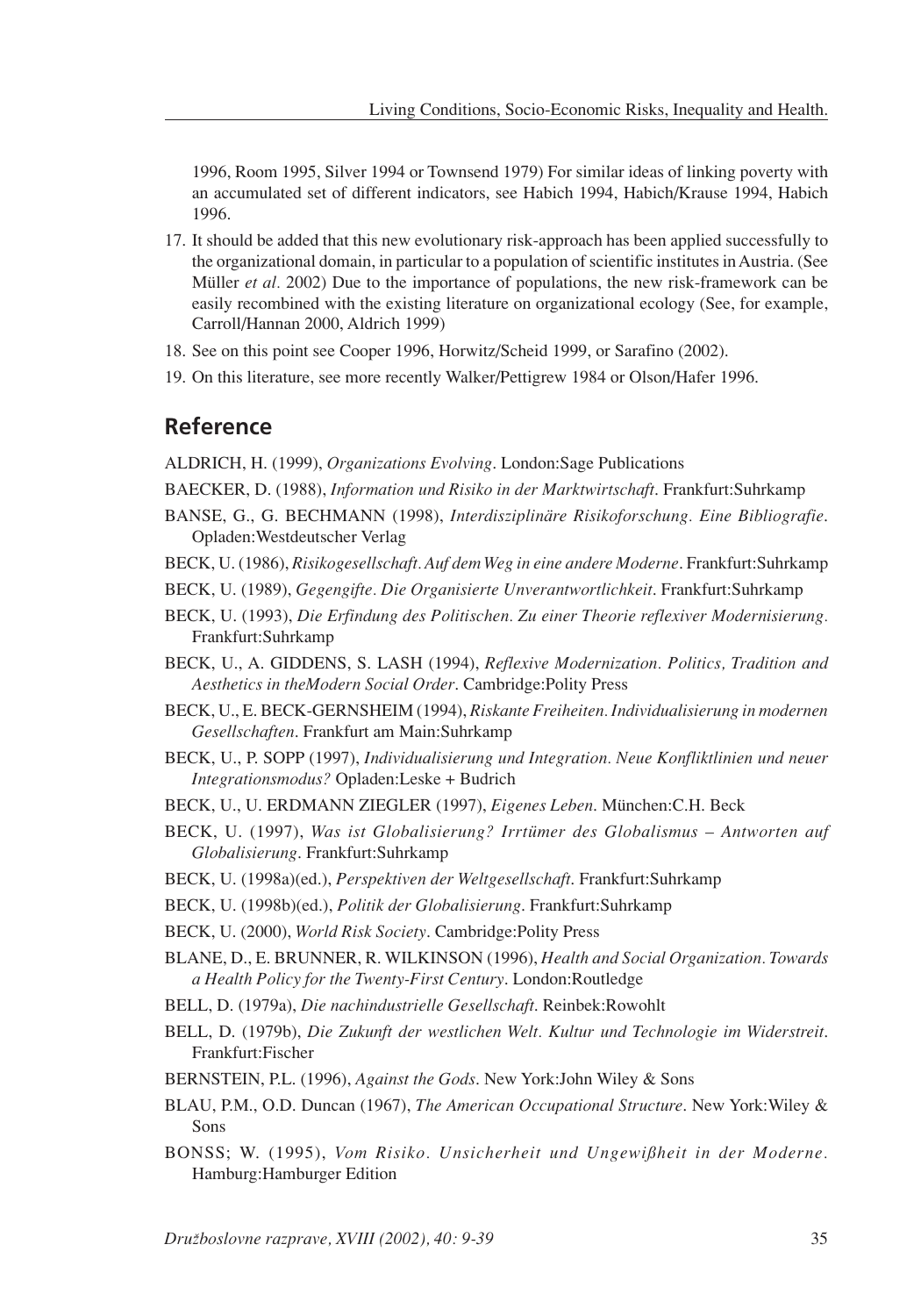- BORDENS, K.S., B.B. ABBOTT (2002), *Research Designs and Methods. A Process Approach.* Boston:Mc Graw Hill
- BOURDIEU, P. (1982), *Die feinen Unterschiede. Kritik der gesellschaftlichen Urteilskraft*. Frankfurt:Suhrkamp
- BOURDIEU, P. (1985), *Sozialer Raum und 'Klassen'. Leçon sur la leçon. Zwei Vorlesungen*. Frankfurt:Suhrkamp
- BRADSHAW, J., D. GORDON, R. LEVITAS, S. MIDDLETON, C. PANTAZIS, S. PAYNE, P. TOWNSEND (1998), *Perceptions of Poverty and Social Exclusion 1998*. Bristol:Townsend Centre for International Poverty Research
- CARROLL, Glenn R., Michael T. HANNAN (2000), *The Demography of Corporations and Industries.* Princeton:Princeton University Press
- CHANGEUX, J.P., P. RICOEUR (2000), *What Makes Us Think? A Neuroscientist and a Philosopher Argue about Ethics, Human Nature, and the Brain.* Princeton:Princeton University Press
- COOPER, C.L. (1996)(ed.), *Handbook of Stress, Medicine, and Health*. Boca Raton:CRC Press
- DAMASIO, R.A. (1994), *Descartes´ Error. Emotion, Reason and the Human Brain*. New York:Grosset/Putnam Book
- DAMASIO, A. (1999), *The Feeling of What Happens. Body and Emotion in the Making of Consciousness*. New York:Harcourt Brace&Company
- DAVEY, B., A. GRAY, C. SEALE (2001)(eds.), *Health and Disease: A Reader*. Buckinham:Open University Press
- DELHEY, J., P. BÖHNKE, R. HABICH, W. ZAPF (2001), *The Euromodule. A New Instrument for Comparative Welfare Research*. Berlin:Social Science Research Center Berlin
- DENNETT, D.C. (1986), *Content and Consciousness*. London:Routledge&Kegan Paul
- DENNETT, D.C. (1991), *Consciousness Explained*. Boston:Little, Brown and Company

GIDDENS, A. (1973), *The Class Structure of Advanced Societies*. New York:Harper & Row

- GIDDENS, A. (1989), *Sociology*. Cambridge:Polity Press
- GIDDENS, A. (1997), *Jenseits von Links und Rechts. Die Zukunft radikaler Demokratie,* second printing*.* Frankfurt:Suhrkamp
- GLATZER, W. (1984), "Lebenszufriedenheit und alternative Maße subjektiven Wohlbefindens", in: W. GLATZER, W. ZAPF (1984)(ed.), *Lebensqualität in der Bundesrepublik. Objektive Lebensbedingungen und subjektives Wohlbefinden*. Frankfurt:Campus-Verlag, 177 - 191
- GRUSKY, D.B. (1994)(ed.), *Social Stratification. Class, Race, and Gender in Sociological Perspective*. Boulder:Westview Press
- HABICH, R. (1994), "Problemgruppen", in: STATISTISCHES BUNDESAMT (1994)(ed.), *Datenreport 1994. Zahlen und Fakten über die Bundesrepublik Deutschland.* Bonn:Bundeszentrale für politische Bildung, 582 - 588
- HABICH, R., P. KRAUSE (1994), "Armut", in: STATISTISCHES BUNDESAMT (1994)(ed.), *Datenreport 1994. Zahlen und Fakten über die Bundesrepublik Deutschland*. Bonn:Bundeszentrale für politische Bildung, 598 - 607
- HABICH, R. (1996), "Problemgruppen und Armut. Zur These der Zwei-Drittel-Gesellschaft", in: W. ZAPF, R. HABICH (1996)(eds*.), Wohlfahrtsentwicklung im vereinten Deutschland. Sozialstruktur, sozialer Wandel und Lebensqualität*. Berlin: edition sigma, 161 – 185
- HAGE, J., C. POWERS (1992), *Post-industrial Lives. Roles and Relationships in the 21st Cen-*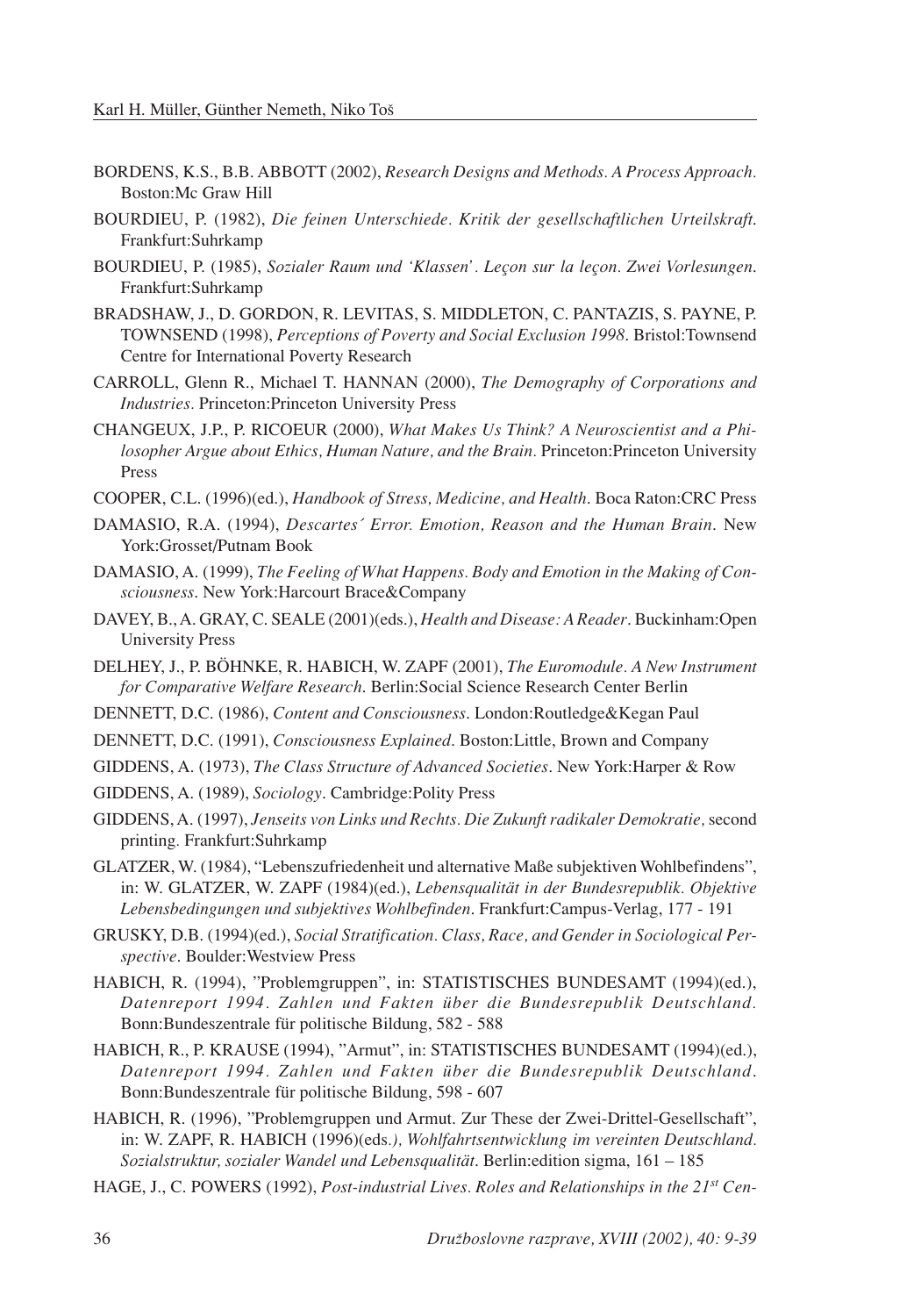*tury*. London:Sage Publications

- HODGE, R.W. (1981), "The Measurement of Occupational Status", in: *Social Science Research* 10, 403 - 415
- HOFSTADTER, D.R (1982), *Gödel-Escher-Bach. An Eternal Golden Braid*. Harmondsworth: Penguin
- HOFSTADTER, D.R., D.C. DENNETT (1982) (eds.), *The Mind´s I. Phantasies and Reflections on Self and Soul*. Harmondsworth:Penguin
- HOFSTADTER, D.R. (1985), *Metamagical Themas. Questing for the Essence of Mind and Matter*. New York:Basic Books
- HORWITZ, A.V., T.L. SCHEID (1999)(eds.), *A Handbook for the Study of Mental Health. Social Contexts, Theories, and Systems.* Cambridge:Cambridge University Press
- JAPP, K.P. (2000), *Risiko*. Bielefeld:transcript Verlag
- KAUFFMAN, Stuart (2000), *Investigations*. Oxford:Oxford University Press
- LEVITAS, R. (1998), *The Inclusive Society? Social Exclusion and New Labour*. London: Macmillan
- LUHMANN, N. (1986), *Ökologische Kommunikation. Kann die moderne Gesellschaft sich auf ökologische Gefährdungen einstellen?* Opladen:Westdeutscher Verlag
- LUHMANN, N. (1988), *Die Wirtschaft der Gesellschaft*. Frankfurt:Suhrkamp
- LUHMANN, N. (1990), *Die Wissenschaft der Gesellschaft*. Frankfurt:Suhrkamp
- LUHMANN, N. (1991), *Soziologie des Risikos*. Berlin:de Gruyter
- LUHMANN, N. (1993), *Risk. A Sociological The*ory. Berlin:de Gruyter
- LUHMANN, N. (1997), *Die Gesellschaft der Gesellschaft,* 2 vol. Frankfurt:Suhrkamp
- LUPTON, G.M., J.M. NAJMAN (2001)(eds.), *Sociology of Health and Illness. Australian Readings*. South Yarra:Macmillan Publishers Australia
- MATJAN, G. (1998), *Auseinandersetzung mit der Vielfalt. Politische Kultur und Lebensstile in pluralistischen Gesellschaften*. Frankfurt:Campus
- MATURANA, H.R., F.J. VARELA (1987*), Der Baum der Erkenntnis. Die biologischen Wurzeln des menschlichen Erkennens*. Bern:Scherz-Verlag
- MINSKY, M. (1990), *Mentopolis*. Stuttgart:Klett-Cotta (orig.. *Society of Mind*, 1986)
- MÜLLER, K.H., T. LINK (1997), *Lebensformen und Risikogruppen in Wien. Soziale Konstellationen für Gesundheit, Beschwerden und Krankheiten in einem urbanen Raum*, 2 vol. Wien:HIS
- MÜLLER, K.H. (1998), *Sozioökonomische Modelle und gesellschaftliche Komplexität: Vermittlung und Designs*. Marburg:Metropolis-Verlag
- MÜLLER, K.H. (2002), *Socio-Economic Risks and Post-industrial Lives. Towards a New Evolutionary Paradigm for Risk-Research*. Vienna:WISDOM Research Paper
- MÜLLER, K.H. *et al.* (2002), *Schlüsselfaktoren für Innovationsgrade und Forschungsperformanzen von wissenschaftlichen Instituten*. Final Report. Wien:IHS
- MÜNCH, G., J. REITZ (1996)(eds.), *Grundlagen der Krankheitslehre*. Hamburg:Nikol Verlagsgesellschaft
- NEURATH, O. (1970), "Foundations of the Social Sciences", in: O. NEURATH, R. CARNAP, C.W. MORRIS (1970)(eds.), *Foundations of the Unity of Science. Toward an International Encyclopedia of Unified Science*, vol. II. Chicago:The University of Chicago Press,  $1 - 51$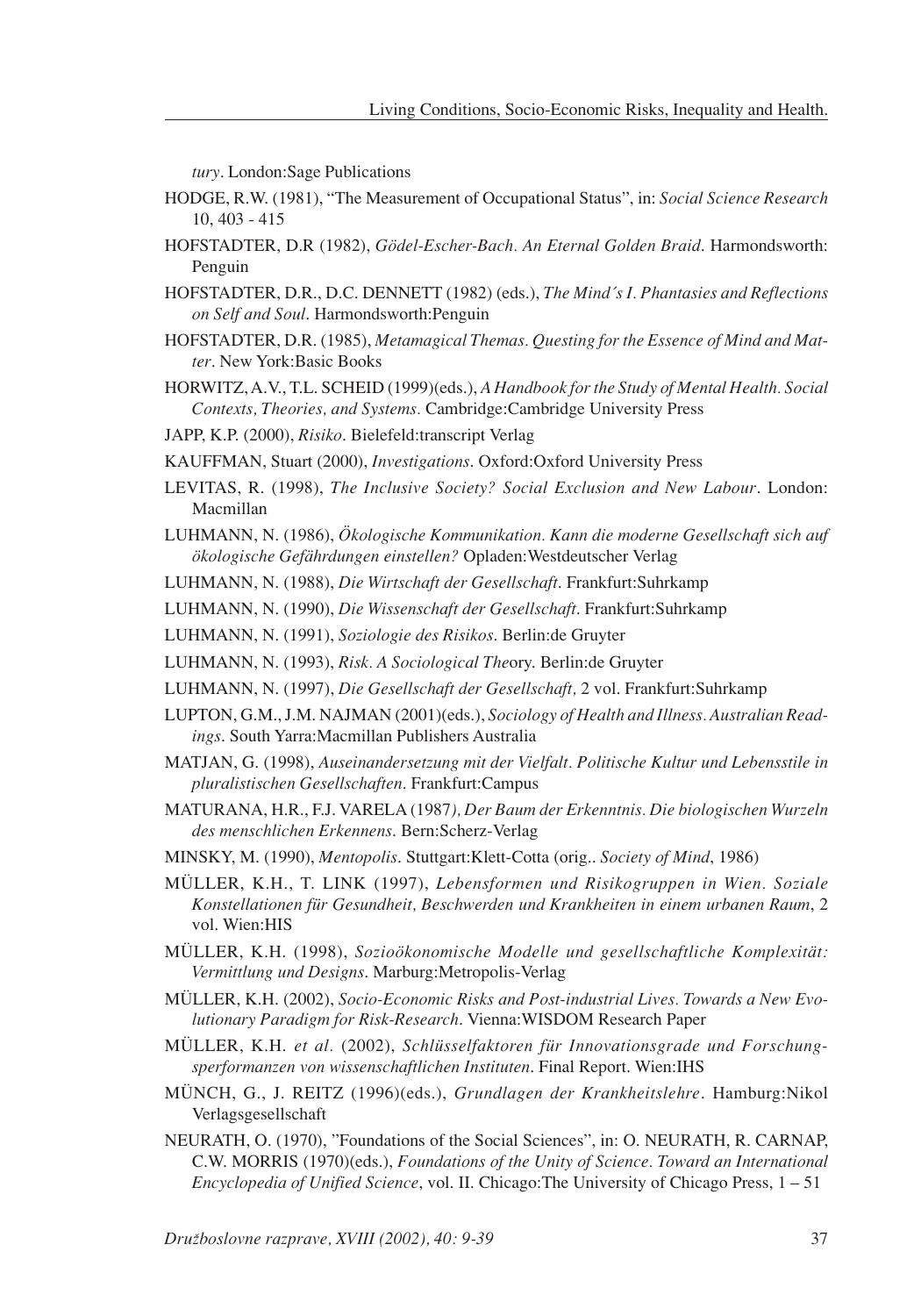- NEURATH, O. (1981), *Gesammelte philosophische und methodologische Schriften*.(ed. by R. Haller and H. Rutte). Vienna:Hölder Pichler Tempsky
- NOLAN, B., C.T. WHELAN (1996), *Resources, Deprivation and Poverty*. London:Clarendon Press
- N\_RRETRANDERS, T. (1998), *The User Illusion*. *Cutting Consciousness down to Size*. Harmondsworth:Penguin Books
- OLSON J.M., C.L. HAFER (1996), "Affect, Motivation and Cognition in Relative Deprivation Research", in: R. M. SORRENTINO, E. T. HIGGINS (eds.), *Handbook of Motivation and Cognition: The Interpersonal Context, Vol. 3, New York:Guilford, 85–117*
- PARKIN, F. (1979), *Marxism and Class Theory: A Bourgeois Critique*. New York:Columbia University Press
- PETERSEN, A., C. WADDELL (1998)(eds.), *Health Matters. A Sociology of Illness, Prevention and Care*. St. Leonards:Allen & Unwin
- ROOM, G. (1995)(ed.), *Beyond the Threshold. The Measurement and Analysis of Social Exclusion*. Bristol:The Policy Press
- RYCKMAN, R.M. (2000), *Theories of Personality*. Belmont:Wadsworth/Thomson Learning
- SARAFINO, E.P. (2002), *Health Psychology. Biopsychosocial Interactions*. New York:John Wiley&Sons
- SCHNEIDER, N., A. SPELLERBERG (1999), *Lebensstile, Wohnbedürfnisse und räumliche Mobilität*. Opladen:Leske + Budrich
- SCHULZE, G. (1992), *Die Erlebnis-Gesellschaft. Kultursoziologie der Gegenwart*. Frankfurt: Campus Verlag
- SILVER, H. (1994), "Social Exclusion and Social Solidarity. Three Paradigms", in: *International Labour Review* 5/6, 531 - 578
- S<sub>.</sub> RENSEN, A.B. (1991), "On the Usefulness of Class Analysis in Research on Social Mobility and Socioeconomic Inequality", in: *Acta Sociologica* 34, 71 - 87
- S\_RENSEN, A.B. (1994), "The Basic Concepts of Stratification Research: Class, Status and Power", in: D.B. GRUSKY (ed.), *Social Stratification*, *op.cit*., 229 - 241
- SPELLERBERG, A. (1996), *Soziale Differenzierung durch Lebensstile*. Berlin:edition sigma
- TOWNSEND, P. (1979), *Poverty in the United Kingdom*. Harmondsworth:Penguin
- WALKER I., T.F. PETTIGREW (1984), "Relative Deprivation Theory: An Overview and Conceptual Critique", in: *British Journal of Social Psychology* 23, 301 - 310
- WILKINSON, R. (1996), *Unhealthy Societies. The Afflictions of Inequality.* London:Routledge
- WRIGHT, E.O. (1997), *Class Counts. Comparative Studies in Class Analysis*. Cambridge:Cambridge University Press
- ZAPF, W. (1984), "Individuelle Wohlfahrt: Lebensbedingungen und wahrgenommene Lebensqualität", in: W. GLATZER, W. ZAPF (1984)(ed.), *Lebensqualität in der Bundesrepublik. Objektive Lebensbedingungen und subjektives Wohlbefinden*. Frankfurt: Campus-Verlag, 13 - 26
- ZAPF, W. (1994), *Modernisierung, Wohlfahrtsentwicklung und Transformation. Soziologische Aufsätze 1987 bis 1994*. Berlin:edition Sigma